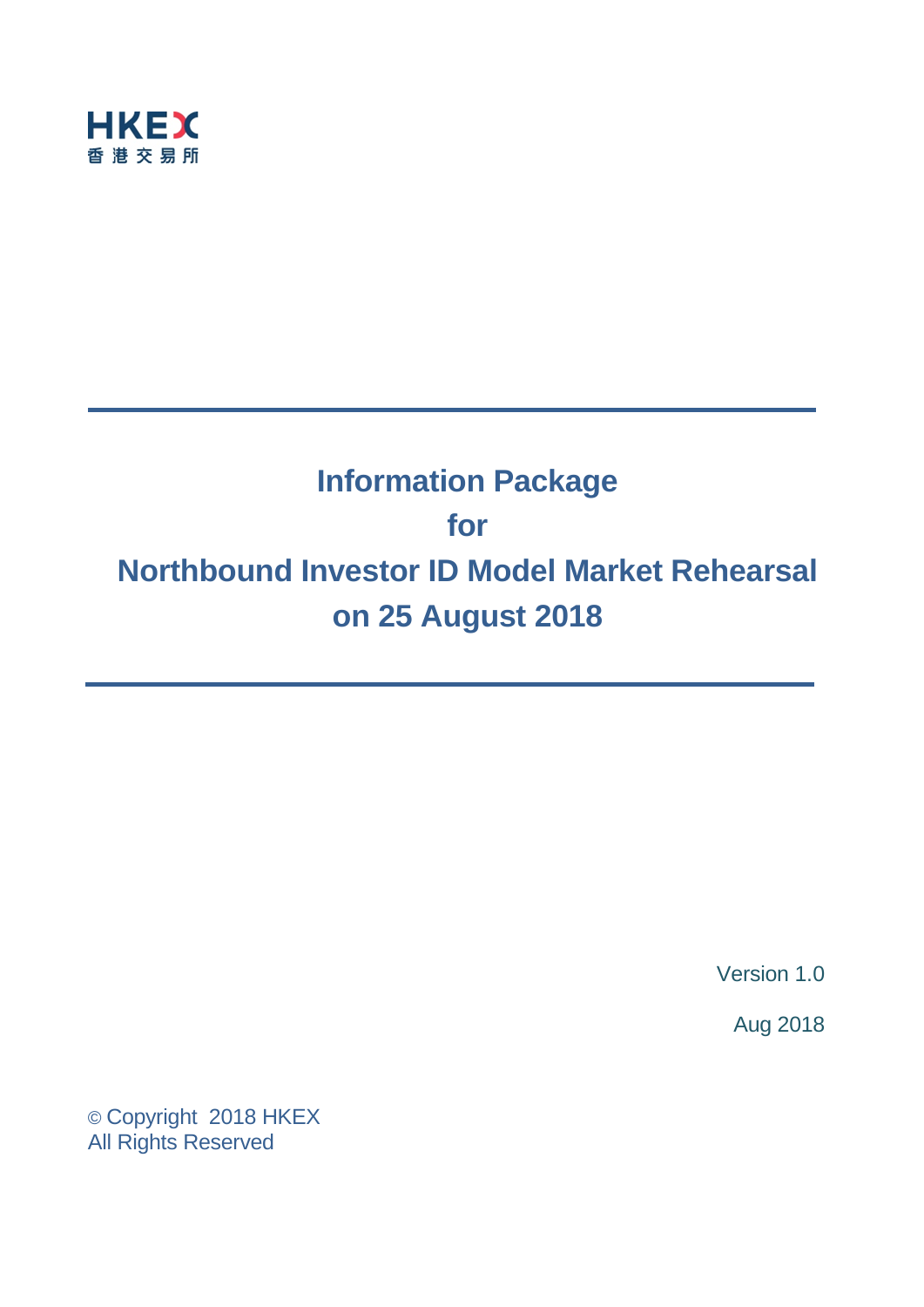

## **Version History**

| Version No. | <b>Issue Date</b> | <b>Particulars</b>     |
|-------------|-------------------|------------------------|
| 1.0         | 17 August, 2018   | First version released |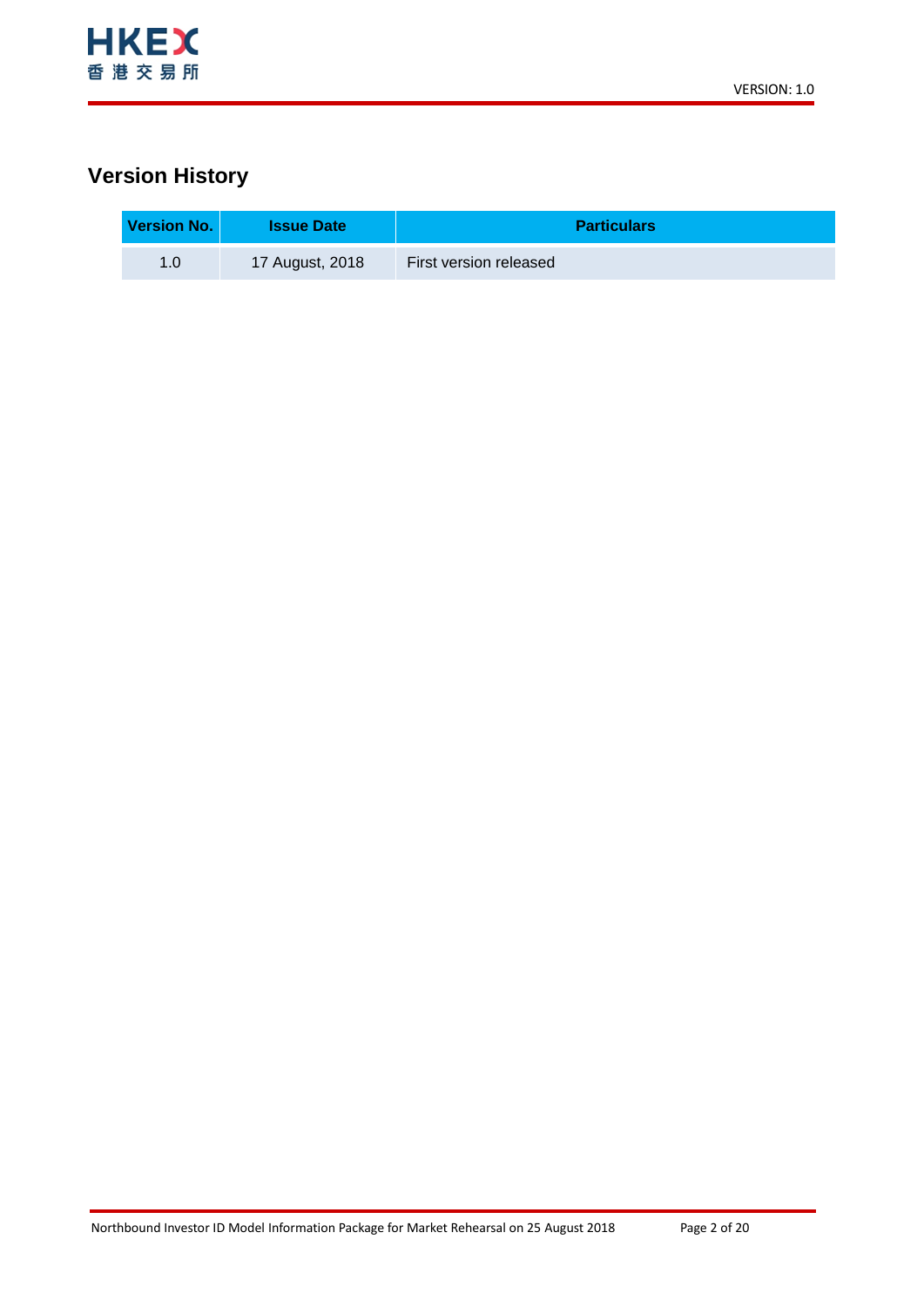

# **Table of Contents**

| $\mathbf{1}$   |                         |                                                                                        |  |
|----------------|-------------------------|----------------------------------------------------------------------------------------|--|
|                | 1.1<br>1.2              |                                                                                        |  |
| $2^{\circ}$    |                         |                                                                                        |  |
|                | 2.1<br>2.2 <sub>2</sub> |                                                                                        |  |
|                |                         |                                                                                        |  |
| 4              |                         |                                                                                        |  |
| 5 <sup>1</sup> |                         |                                                                                        |  |
|                |                         | Appendix A – Notification Form for Change of Contact Person for Northbound Investor ID |  |
|                |                         | Appendix B – Activity Rundown for NB Investor ID Model MR3 on 25 August 2018 13        |  |
|                |                         | Appendix C - Feedback Form for Northbound Investor ID Model MR3 on 25 August 2018 17   |  |
|                |                         |                                                                                        |  |
|                |                         |                                                                                        |  |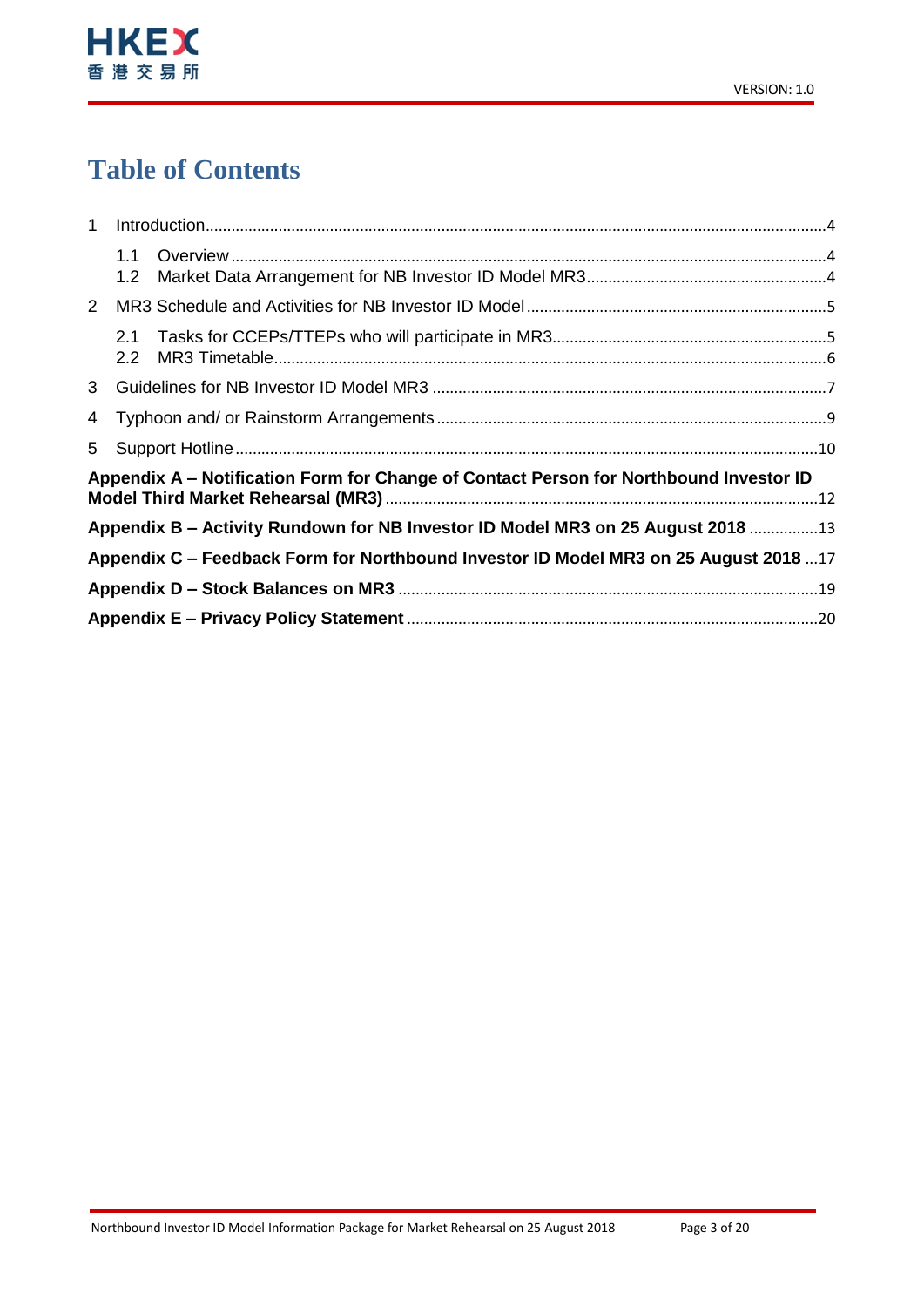## <span id="page-3-0"></span>**1 Introduction**

## <span id="page-3-1"></span>**1.1 Overview**

Following the second Market Rehearsal (MR2) conducted on 11 August 2018, a third Market Rehearsal (MR3) will be arranged on **25 August 2018** which is also mandatory for CCEPs and TTEPs who did not successfully complete the previous MR2. They are required to participate in MR3 in order to ensure they can submit BCAN-CID Mapping File and tag BCAN to NB orders after the implementation of NB Investor ID Model. CCEPs/TTEPs who have confirmed their readiness are also recommended to participate in MR3 which includes Closing Call Auction session of Shanghai Stock Exchange. TTEPs who failed in MR2 should liaise with their respective executing CCEPs for submitting orders during MR3.

| <b>Date</b>          | Time            | Test | <b>Objective</b>                                                                                                                                                                                 |
|----------------------|-----------------|------|--------------------------------------------------------------------------------------------------------------------------------------------------------------------------------------------------|
| 25<br>August<br>2018 | $09:00 - 17:00$ | MR3  | Validate CCEPs/TTEPs in production<br>configuration to perform BCAN-CID<br>Mapping File and Authorised TTEP Firm<br>List submission, NB orders BCAN tagging<br>and normal business transactions. |

CCEPs/TTEPs must satisfactorily complete MR3 to ensure they can submit BCAN-CID Mapping File, Authorised TTEP Firm List and tag BCAN to NB orders. CCEPs and TTEPs must pass the E2E test and market rehearsal to demonstrate their readiness to comply with the new arrangements in relation to the NB Investor ID model under the Rules of the Exchange. Failing which they will not be able to properly conduct NB trading activities in compliance with the Rules of the Exchange upon implementation of the NB Investor ID model. Those CCEPs and TTEPs who cannot pass the E2E test and market rehearsal before the implementation of the NB Investor ID model should make adequate disclosure with their clients and make all necessary arrangements with their clients as early as possible in order to ensure that they act honestly, fairly, and in the best interests of their clients and the integrity of the market.

During MR3, the data used for BCAN-CID Mapping File and Authorised TTEP Firm List submission are for testing purposes only. All data will be removed after the testing.

## <span id="page-3-2"></span>**1.2 Market Data Arrangement for NB Investor ID Model MR3**

CCEPs who have subscribed to any datafeed product on HKEX Orion Market Data Platform-China Connect (Securities) (OMD-CC) can have access to their subscribed OMD-CC feed during MR3.

Some Information Vendors (IVs) and Application Service Providers (ASPs) may be able to redistribute OMD-CC data to their CCEP customers conducting MR3 in the same environment. CCEPs should check with their IVs and/or ASPs immediately for the required logistics or other necessary arrangement for if they plan to receive market data from them during MR3.

Real-time price data of NB test securities will also be available from the Market Data Portal after market open till market close during MR3. URL of the portal is: <http://203.78.5.160/MDP> .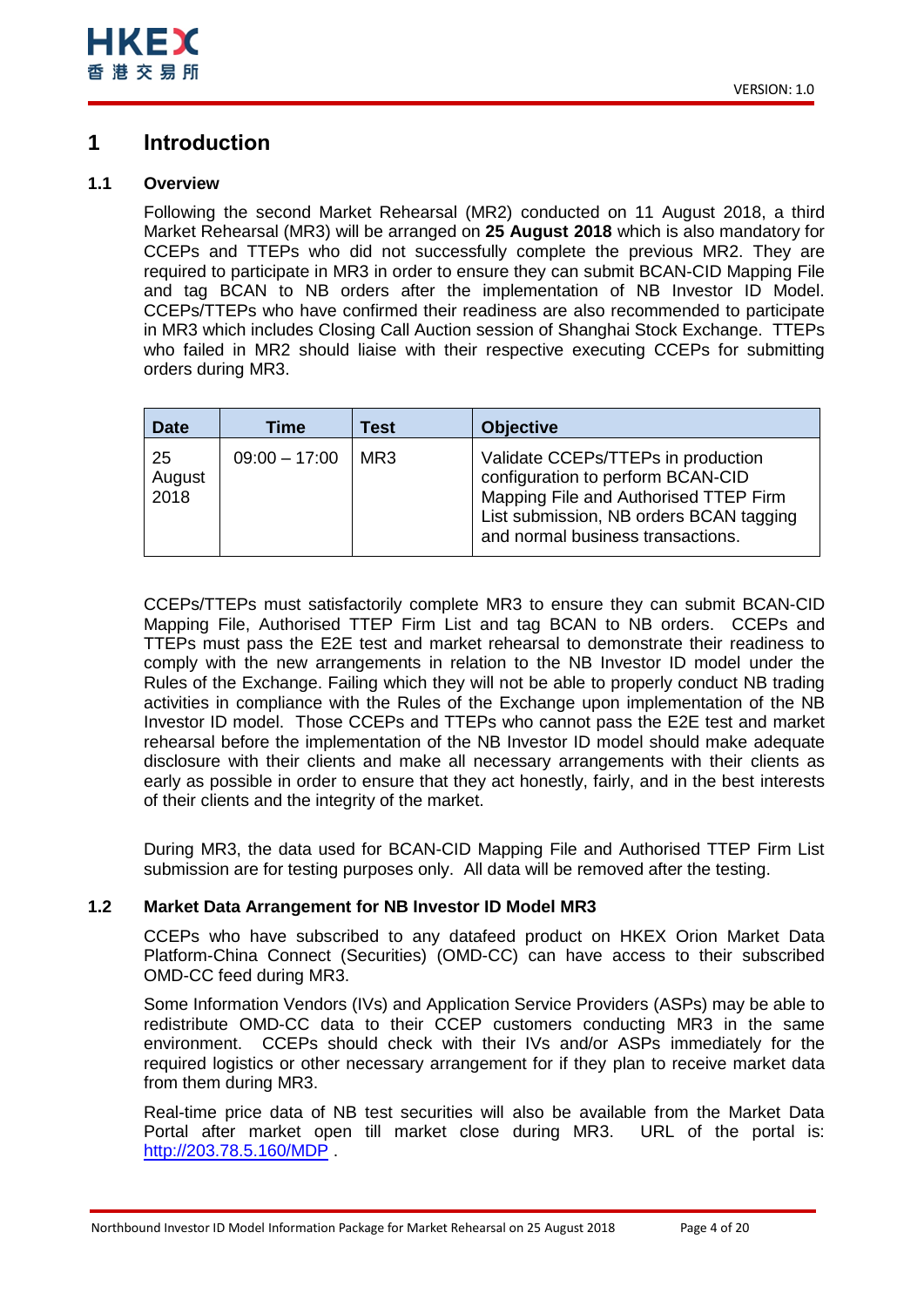

## <span id="page-4-0"></span>**2 MR3 Schedule and Activities for NB Investor ID Model**

## <span id="page-4-1"></span>**2.1 Tasks for CCEPs/TTEPs who will participate in MR3**

CCEPs/TTEPs are required to complete the following tasks for MR3:

| <b>Task</b>    |                                                                                                                                                                                                                                                                  | <b>CCEPs/TTEPs</b>                                     | Deadline /                                                        | <b>Reference</b>                                    |
|----------------|------------------------------------------------------------------------------------------------------------------------------------------------------------------------------------------------------------------------------------------------------------------|--------------------------------------------------------|-------------------------------------------------------------------|-----------------------------------------------------|
|                |                                                                                                                                                                                                                                                                  | <b>Concerned</b>                                       | <b>Execution Date</b>                                             | <b>Documents</b>                                    |
| $1_{\cdot}$    | Submit notification form<br>for<br>$(i)$ .<br>update designation<br>of new contact<br>person for MR3, if<br>required<br>(ii). Participation of<br>MR <sub>3</sub><br>(iii). (optional)<br>participation of Post<br><b>Test Verification</b><br>Session after MR3 | <b>Notification Form for MR3</b><br><b>CCEPs/TTEPs</b> | On or before 22<br>August 2018<br>(Wednesday)                     | Appendix $A -$<br><b>Notification Form</b>          |
|                |                                                                                                                                                                                                                                                                  | MR <sub>3</sub>                                        |                                                                   |                                                     |
| 1 <sup>1</sup> | Submit BCAN-CID<br>Mapping File and/or<br><b>Authorised TTEP Firm</b><br>List                                                                                                                                                                                    | <b>CCEPs/TTEPs</b>                                     | 25 August 2018<br>(Saturday)<br>$9:00am - 10:30am$                | Appendix $B -$<br><b>Activity</b><br><b>Rundown</b> |
| 2.             | Verify BCAN-CID<br><b>Validation Result File</b><br>and BCAN Full Image<br>File                                                                                                                                                                                  | <b>CCEPs/TTEPs</b>                                     | 25 August 2018<br>(Saturday)<br>$1:00$ pm $- 2:00$ pm             | Appendix $B -$<br><b>Activity</b><br><b>Rundown</b> |
| 3.             | Conduct tagging of<br><b>BCAN</b> for NB trading<br>orders                                                                                                                                                                                                       | <b>CCEPs</b>                                           | 25 August 2018<br>(Saturday)<br>$4:00 \text{pm} - 5:00 \text{pm}$ | Appendix B-<br><b>Activity</b><br><b>Rundown</b>    |
| 4.             | <b>Conduct Post Test</b><br><b>Verification Session</b><br>after MR3(optional) <sup>[Note]</sup>                                                                                                                                                                 | <b>CCEPs</b>                                           | 25 August 2018<br>(Saturday)<br>8:00pm to 9:00pm                  | Appendix $B -$<br><b>Activity</b><br>Rundown        |
| 5.             | Return feedback form<br>for MR3 by<br>CCEPs/TTEPs who did<br>not successfully<br>complete MR2                                                                                                                                                                    | Relevant<br><b>CCEPs/TTEPs</b>                         | On or before 27<br>August 2018<br>(Monday)                        | Appendix C-<br><b>Feedback Form</b>                 |

### Note:

The "Post Test Verification Session after MR3" is offered for CCEPs to validate their BSS have already reinstated for trading with CSC/CCCG properly on the following trading day. Participation is optional and prior registration would be required.

CCEPs/TTEPs who did not successfully complete the previous MR2 are required to return the feedback form for MR3 to HKEX on or before the following Monday after MR3.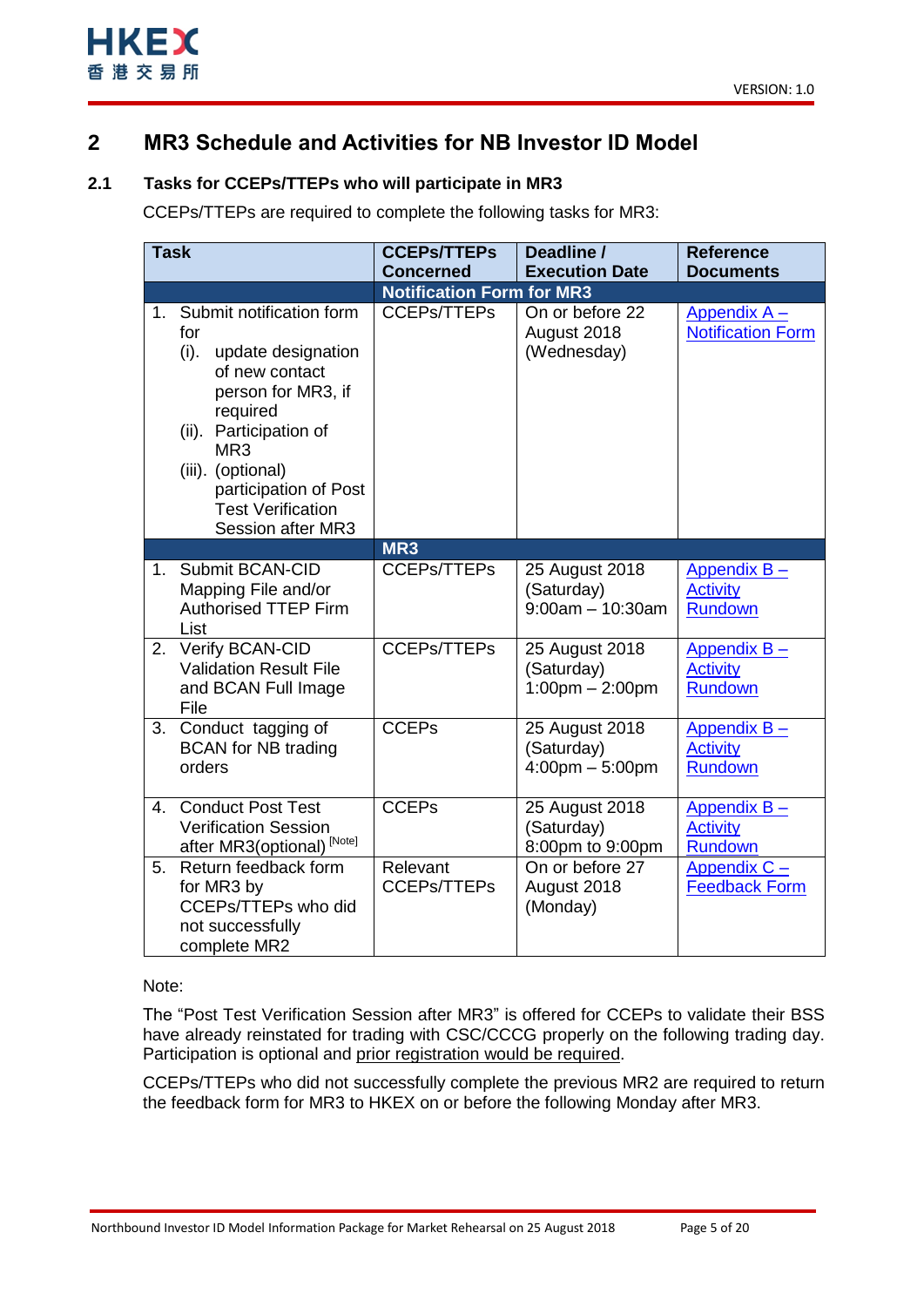

## <span id="page-5-0"></span>**2.2 MR3 Timetable**

MR3 aims to provide an opportunity to CCEPs/TTEPs to simulate their BCAN-CID Mapping File and Authorised TTEP Firm List submission via SFTP and tagging of BCAN for NB trading orders in trading environment. 9:00am - 2:00pm will simulate "T-1" day for BCAN-CID Mapping File and Authorised TTEP Firm List submission and retrieval of BCAN-CID Validation Result File and BCAN Full Image File. 4:00pm – 5:00pm will simulate "T" day for BCAN tagging. Details as below:

| MR3 Date: 25 August 2018 |  |
|--------------------------|--|
|--------------------------|--|

| <b>Time</b>              | <b>Session</b>                                                                                                                          | <b>CCEPS/</b><br><b>TTEPs</b><br>participation   |
|--------------------------|-----------------------------------------------------------------------------------------------------------------------------------------|--------------------------------------------------|
| $9:00$ am $-$<br>10:30am | Submission of BCAN-CID Mapping File with newly<br>$\bullet$<br>added BCANs and Authorised TTEP Firm List                                | <b>CCEPs</b><br>and<br><b>TTEPs</b>              |
|                          | Retrieval of BCAN-CID Response File and<br>$\bullet$<br>Authorised TTEP Firm List Response File                                         |                                                  |
| $1:00$ pm $-$<br>2:00pm  | Retrieval of BCAN-CID Validation Result File and<br>$\bullet$<br><b>BCAN Full Image File</b>                                            | <b>CCEPs</b><br>$\bullet$<br>and<br><b>TTEPs</b> |
| $4:00pm -$<br>4:15pm     | Opening Call Auction (tagging BCAN to every<br>$\bullet$<br>Northbound orders)                                                          | <b>CCEPs</b><br>$\bullet$                        |
| $4:15$ pm $-$<br>4:20pm  | 5 minutes break before start of Morning<br>$\bullet$<br><b>Continuous Auction Session</b>                                               | Nil                                              |
| $4:20$ pm $-$<br>4:30pm  | Morning Continuous Auction Session (tagging<br>$\bullet$<br>BCAN to every Northbound orders)                                            | <b>CCEPs</b>                                     |
| $4:30pm -$<br>4:35pm     | Mid-day Close<br>$\bullet$                                                                                                              | <b>CCEPs</b>                                     |
| $4:35$ pm $-$<br>4:57pm  | Afternoon Continuous Auction Session (tagging<br>$\bullet$<br>BCAN to every Northbound orders)                                          | <b>CCEPs</b>                                     |
| $4:57$ pm $-$<br>5:00pm  | Closing Call Auction Session (tagging BCAN to<br>$\bullet$<br>every Northbound orders)                                                  | <b>CCEPs</b><br>$\bullet$                        |
| 5:02pm                   | Day Close<br>$\bullet$                                                                                                                  | <b>CCEPs</b><br>$\bullet$                        |
| $5:30$ pm $-$<br>6:00pm  | Download trade file via Electronic Communication<br>$\bullet$<br>Platform (ECP)                                                         | <b>CCEPs</b>                                     |
| $8:00$ pm $-$<br>9:00pm  | Post Test Verification Session after MR3 (optional<br>$\bullet$<br>and applicable for CCEP's participation with prior<br>registrations) | <b>CCEPs</b><br>$\bullet$                        |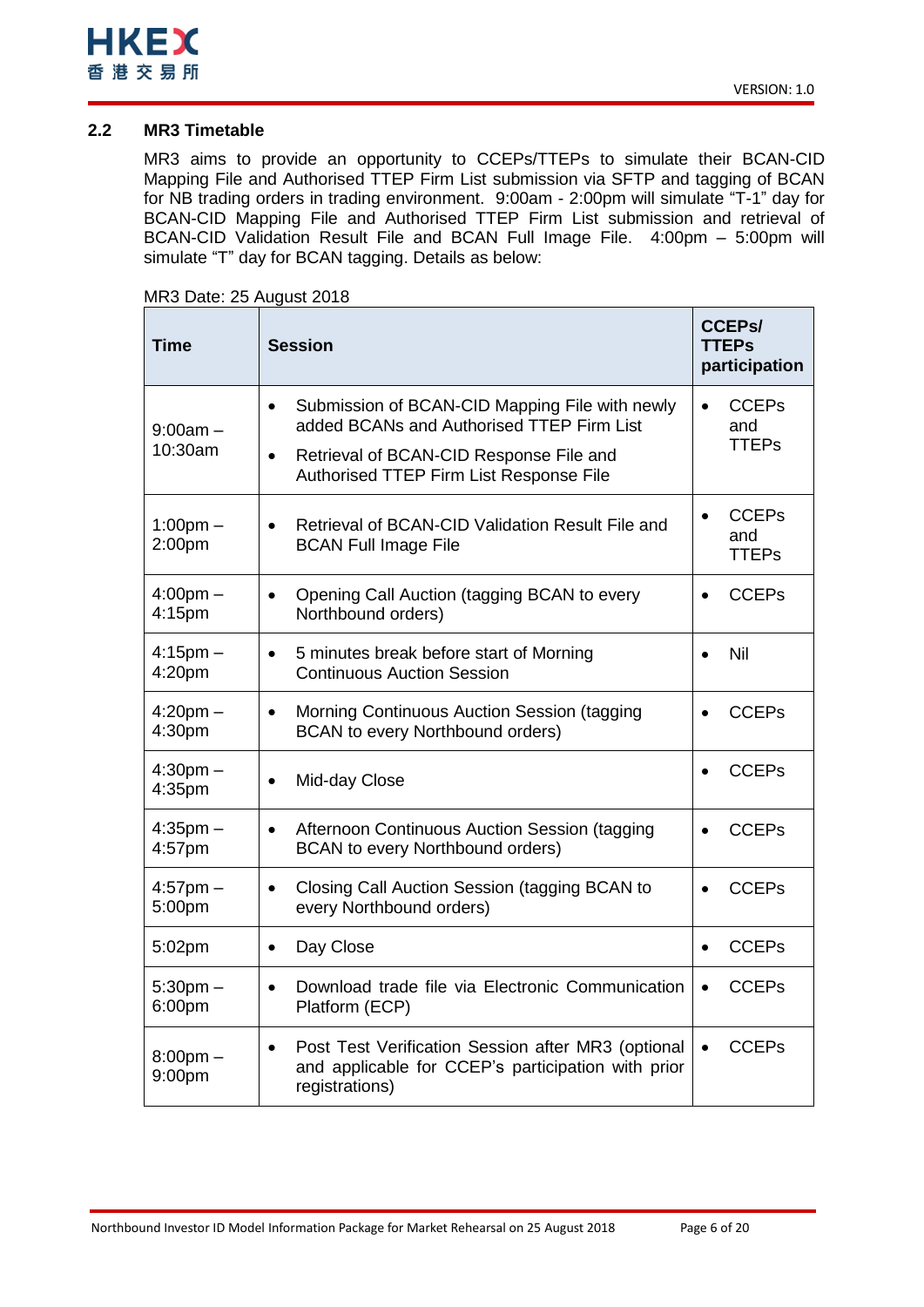

## <span id="page-6-0"></span>**3 Guidelines for NB Investor ID Model MR3**

CCEPs/TTEPs are requested to make note of the following important points when they take part in MR3:

## **Before MR3:**

- In case there is any update of designated contact person, CCEPs and TTEPs are required to complete Appendix A – Notification Form and return it to HKEX on or before 22 August 2018 to provide the new designated contact person for MR3. For CCEPs who will join the Post Test Verification Sessions after MR3, they are also required to complete the Appendix A.
- For CCEPs/TTEPs who have already confirmed their readiness and would like to participate in MR3 are required to complete and return the notification form (Appendix A of the Information Package for MR3) to HKEX on or before 22 August 2018 (Wednesday) to confirm their participation in MR3.
- CCEPs must ensure that the correct configuration of BSS software (if needed) supporting BCAN is activated before connecting to CSC/CCCG for MR3. In this case, after conducting MR3, CCEPs must also ensure that appropriate BSS software (without BCAN) is reinstated in order to ensure no interruption to their trading activities on the following trading day.
- CCEPs are reminded to back up their BSS production database before MR3 so that the database can be restored after the test to safeguard data integrity for the following trading day.

## **Access to MR3 and Post Test Verification Session:**

### **SFTP Facility**

 CCEPs/TTEPs are required to logon to SFTP via the registered Public Keys for submission of BCAN-CID Mapping File and Authorised TTEP Firm List.

## **CCCG**

 CCEPs are required to logon all CCCG (including Trading and Drop Copy sessions) by using the assigned Comp ID(s) and password "Ab123456" or production password as specified below or in respective activity rundown:

| <b>Test Sessions</b>                            | <b>Password</b>     |
|-------------------------------------------------|---------------------|
| MR <sub>3</sub>                                 | "Ab123456"          |
| <b>Post Test Verification Session after MR3</b> | Production password |

## **During MR3:**

- All CCCG sessions and Drop-Copy sessions of participating CCEPs will be turned on by HKEX during MR3.
- During morning session in MR3, CCEPs and TTEPs are required to simulate real-life files submission activities (e.g. add, delete or amend BCANs) by submitting BCAN-CID Mapping File and Authorised TTEP Firm List and also to verify the relevant response files, the BCAN Full Image File and BCAN-CID Validation Result File so as to ensure BCAN registration is successfully completed.
- Please note that BCAN-CID Mapping/Authorized TTEP Firm List files that have been submitted onto the SFTP facility cannot be renamed and only BCAN-CID Mapping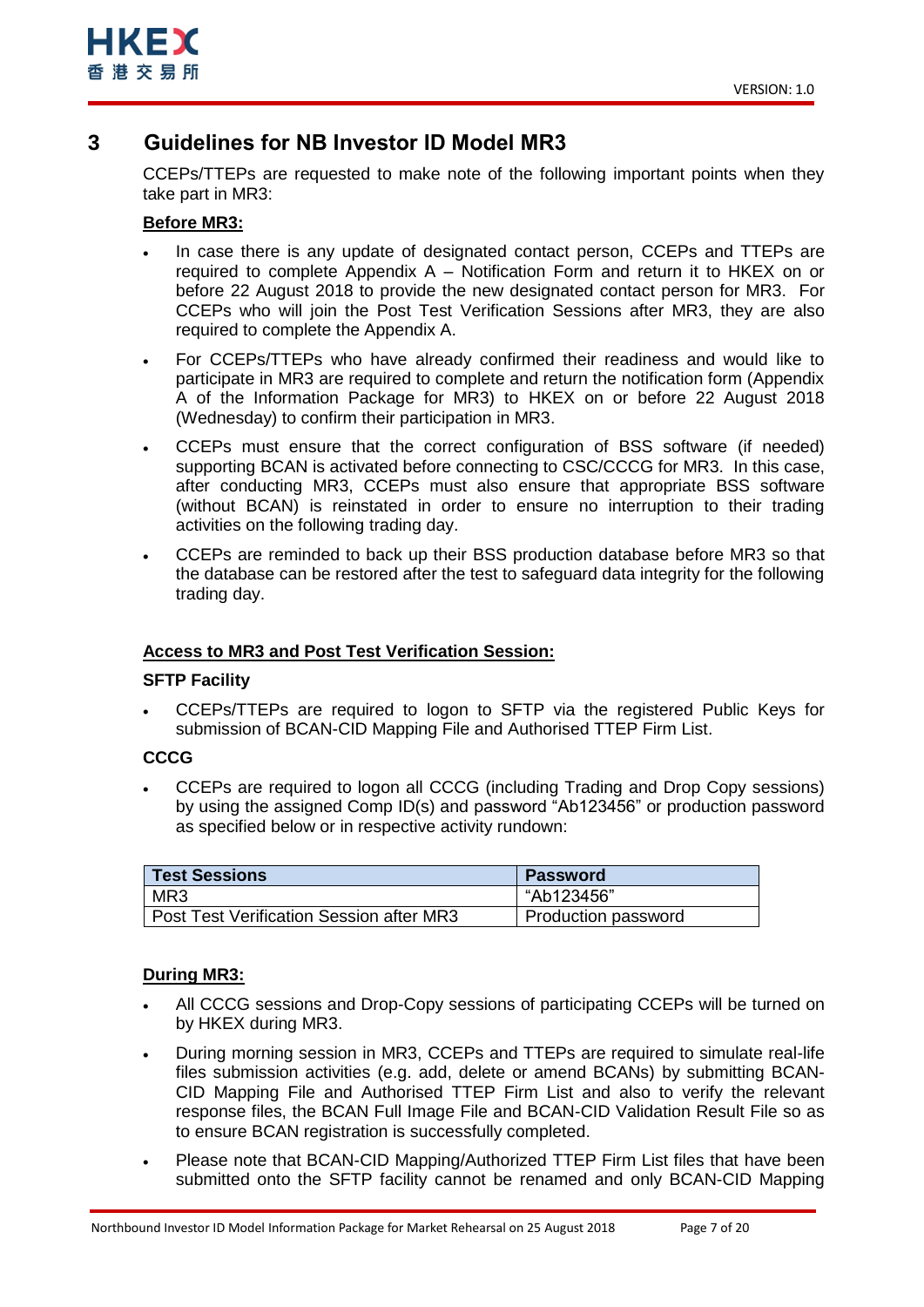

and Authorized firm list files that have been packaged with the zip utility, and have "zip" file extension will be accepted by SFTP.

- **The total number of records in BCAN-CID Mapping File to be submitted by CCEPs/TTEPs must be less than 200 records.**
- All BCANs that were successfully registered and contained in BCAN Full Image File distributed on 11 August 2018 will be carried forward to MR3. CCEPs and TTEPs are still required to submit new BCANs in the BCAN-CID Mapping File for registration in MR<sub>3</sub>.
- The stock database as at the market open on 27 August 2018 will be used for MR3.
- During afternoon session in MR3, CCEPs are required to simulate real-life life trading activities by inputting orders tagged with BCANs which are successfully registered in the morning session.
- CCEPs already rolled out pre-trade checking function for institutional investor ID (IIID), please use IIID that opened at or before 22 August 2018.
- CCEPs supported but not yet rolled out pre-trade checking function for IIID, dummy IIID will be separately issued to the relevant CCEPs.

## **After MR3:**

- Upon completion of MR3, CCEPs are reminded to log off and terminate all CCCG sessions, then perform end-of-day procedures and clean up the transaction data (e.g. orders and trades) entered during the test from BSS (if applicable).
- After MR3, CCEPs are also reminded to clean up the next day requests for testing, if any, to ensure that these testing orders will not be carried forward to the production on the following trading day.
- **All SFTP user accounts and public keys will be carried forward to the production environment when the BCAN-CID file submission service launches later. Should CCEPs and TTEPs wish to renew their public keys, please repeat the key registration process.**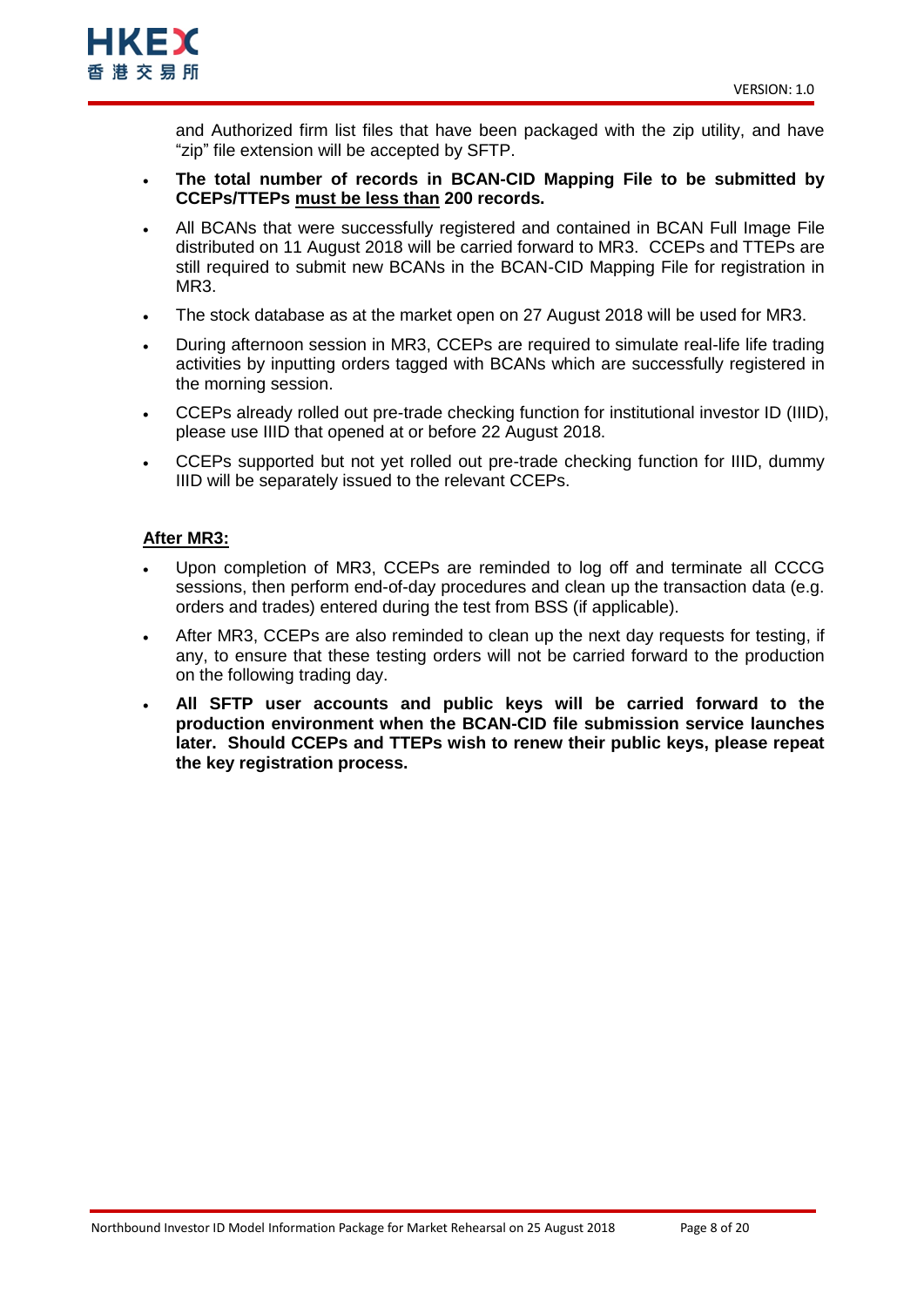## <span id="page-8-0"></span>**4 Typhoon and/ or Rainstorm Arrangements**

When Tropical Storm Warning Signal No. 8 (or above) or the Black Rainstorm Warning Signal is hoisted, the following arrangements will apply:

| <b>Condition</b>                                                                        | Arrangement                                                                                                |
|-----------------------------------------------------------------------------------------|------------------------------------------------------------------------------------------------------------|
| If either of the warnings is hoisted or to be<br>in force anytime from 7:00am to 9:00am | The scheduled activity of the day will be<br>cancelled and will not be resumed for the<br>rest of the day. |
| If Tropical Storm Warning Signal No. 8 or                                               | The scheduled activity of the day will be                                                                  |
| above is hoisted after 9:00am                                                           | terminated 15 minutes thereafter.                                                                          |
| If Black Rainstorm Warning is issued after                                              | All scheduled activity will continue until                                                                 |
| 9:00am                                                                                  | completion.                                                                                                |

Note:

In any case, all participating CCEPs/TTEPs should complete the appropriate day-end work including file/ database backup and restoration, system restoration/ fallback and so on to ensure there will be no interruption on the next trading day.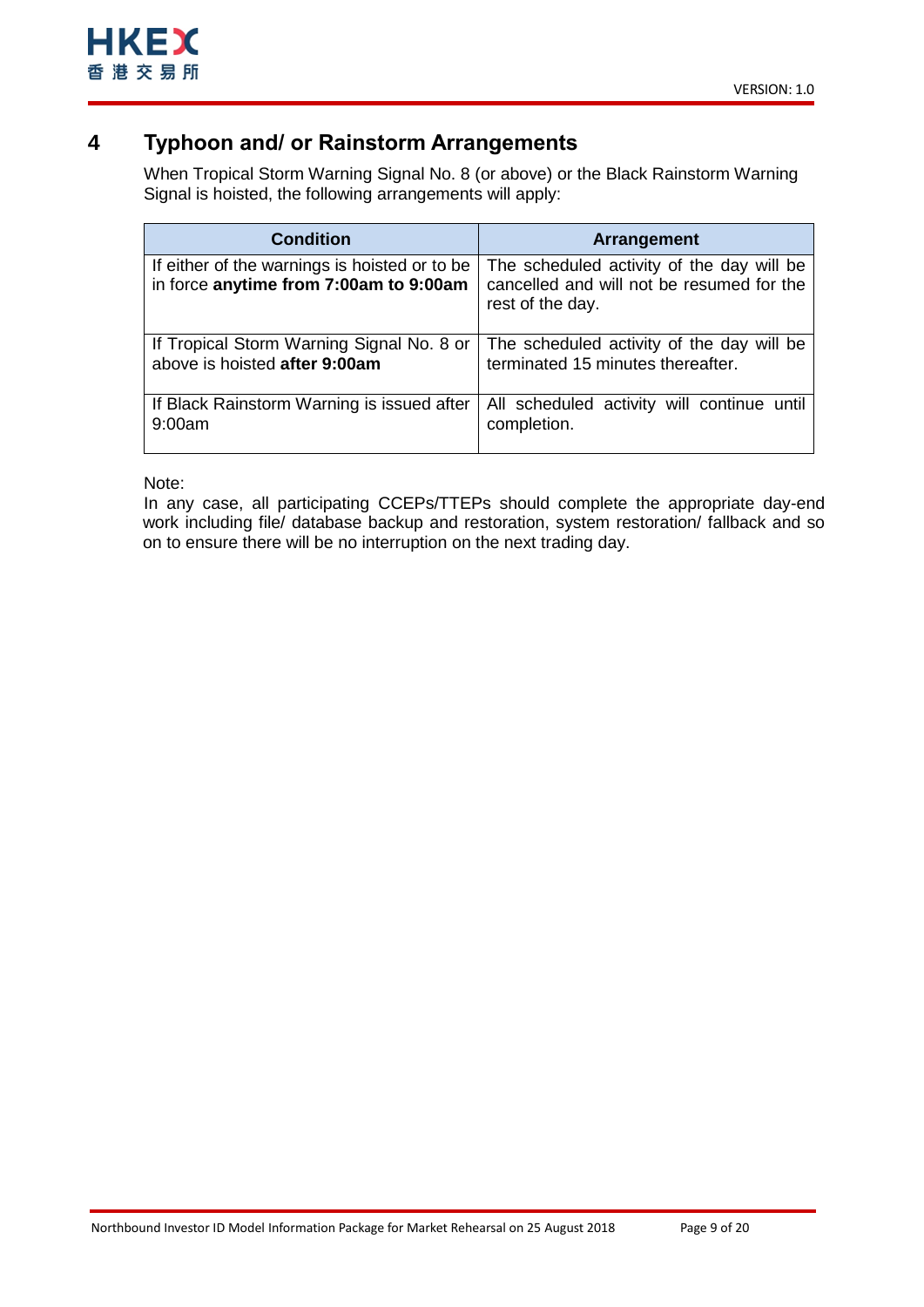

## <span id="page-9-0"></span>**5 Support Hotline**

Should CCEPs/TTEPs have any questions about NB Investor ID Model and MR3, please contact the following Support Hotlines:

|                            | <b>Telephone Number</b> | <b>Email Address</b>   |
|----------------------------|-------------------------|------------------------|
| <b>For BSS Support</b>     | 2840 3351               | bsssupport@hkex.com.hk |
| <b>For General Enquiry</b> | 2840 3626               | trd@hkex.com.hk        |
| <b>For OMD-CC Enquiry</b>  | 2211 6558               | IVSupport@hkex.com.hk  |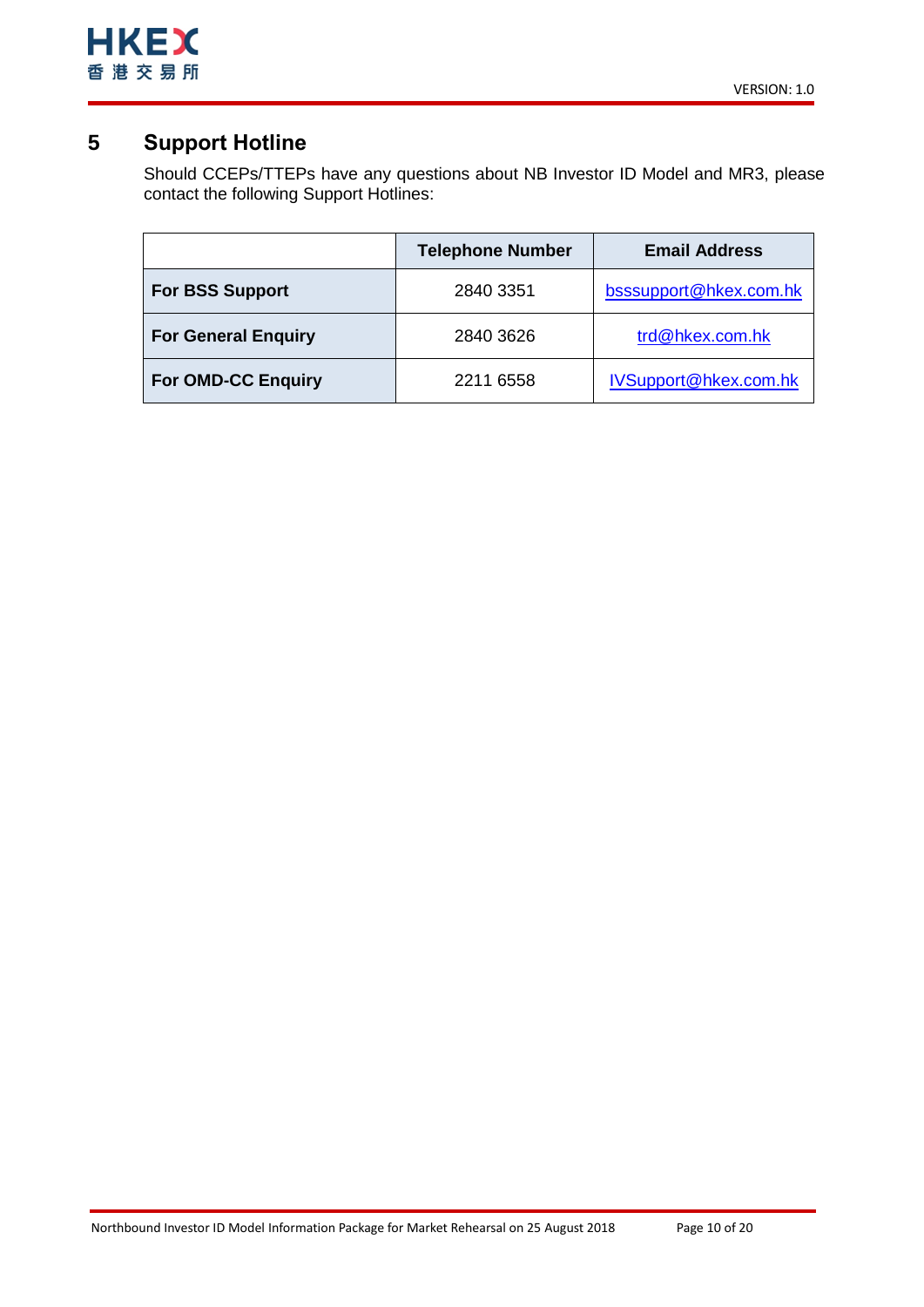

# **Appendices**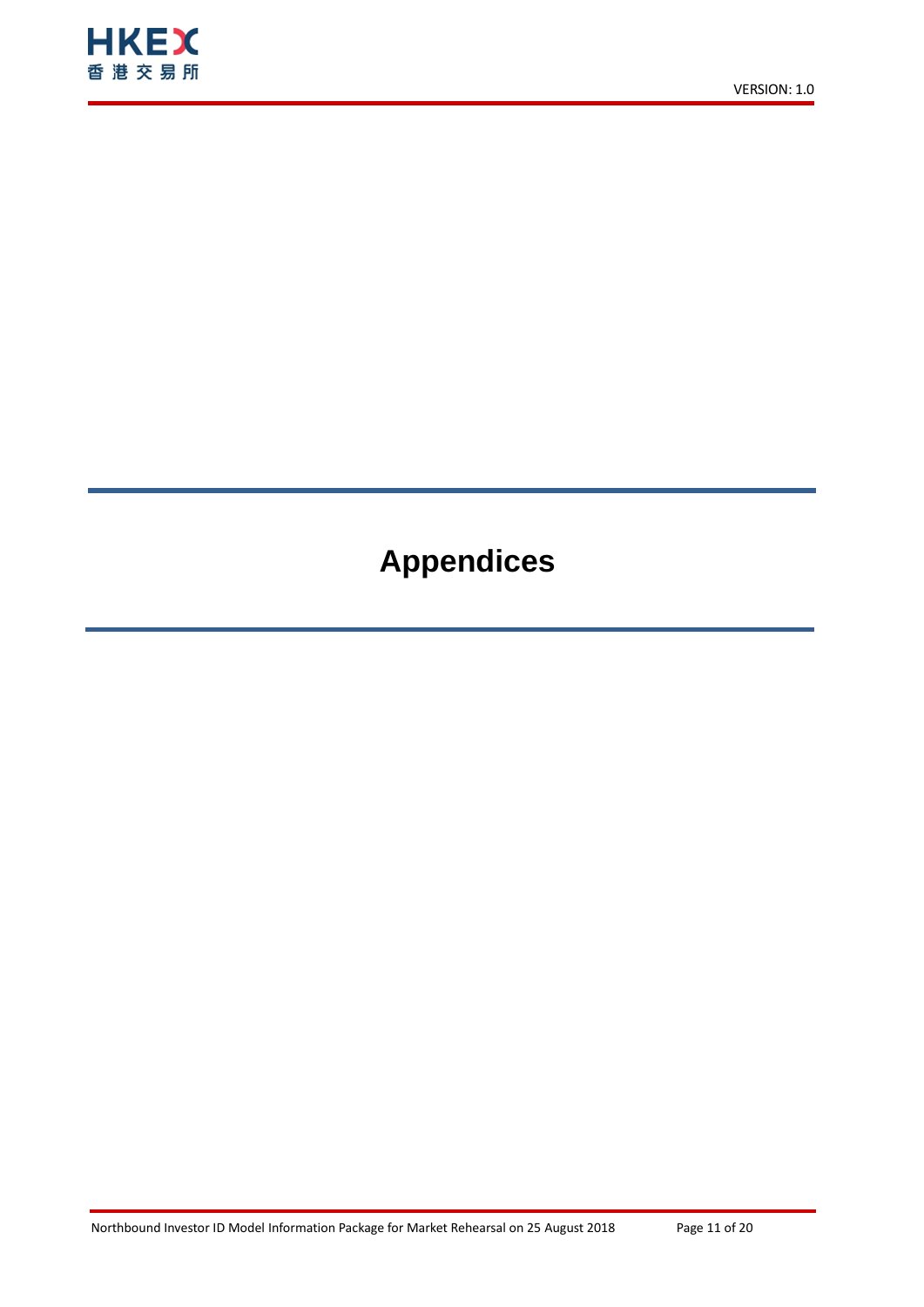

## <span id="page-11-0"></span>**Appendix A – Notification Form for Change of Contact Person for Northbound Investor ID Model Third Market Rehearsal (MR3)**

### **Explanatory Notes :**

- 1. Please complete this Form and return to HKEX Cash Trading by fax at 2521-7899 or by email to [OTPC@hkex.com.hk](mailto:OTPC@hkex.com.hk) **on or before 22 August 2018**.
- 2. Upon receipt of the Form, HKEX will send an email confirmation to the email address of the contact person provided below prior to MR3.
- 3. In case unexpected emergency situation happen during MR3, HKEX's announcement will be sent to the below designated contact person's email address.

| <b>Exchange Participant Information</b> (Applicable to both CCEP and TTEP) |                  |                  |                              |  |
|----------------------------------------------------------------------------|------------------|------------------|------------------------------|--|
| Name of Exchange Participant                                               |                  | Participant ID   | <b>Registration Category</b> |  |
|                                                                            |                  |                  | $\Box$ CCEP<br>$\Box$ TTFP   |  |
| <b>Primary Contact Person</b>                                              | Office Phone No. | Mobile Phone No. | Email Address                |  |
| Secondary Contact Person                                                   | Office Phone No. | Mobile Phone No. | Email Address                |  |

|                                                                                                                                   | <b>Exchange Participant Confirmation for Participation</b>                                                                                                                                                                                                                                 |  |  |
|-----------------------------------------------------------------------------------------------------------------------------------|--------------------------------------------------------------------------------------------------------------------------------------------------------------------------------------------------------------------------------------------------------------------------------------------|--|--|
|                                                                                                                                   | <b>I. Participation in Northbound Investor ID Model MR3 on 25 August 2018</b>                                                                                                                                                                                                              |  |  |
| For CCEP:                                                                                                                         |                                                                                                                                                                                                                                                                                            |  |  |
| H                                                                                                                                 | We confirm to <b>participate</b> in Northbound Investor ID Model MR3 on 25 August 2018 (Saturday) and request<br>HKEX to turn on all our CCCG/BSS and Drop-Copy session (production and non-production).                                                                                   |  |  |
| For TTEP:                                                                                                                         |                                                                                                                                                                                                                                                                                            |  |  |
|                                                                                                                                   | We confirm to <b>participate</b> in Northbound Investor ID Model MR3 on 25 August 2018 (Saturday).                                                                                                                                                                                         |  |  |
| II. Participation in Northbound Investor ID Model MR3 Post Test Verification Session on 25 August 2018 (from<br>8:00pm to 9:00pm) |                                                                                                                                                                                                                                                                                            |  |  |
| For CCEP:                                                                                                                         |                                                                                                                                                                                                                                                                                            |  |  |
| ⊓                                                                                                                                 | We confirm to <b>participate</b> in Post Test Verification Session and make use of this session to ensure proper<br>fallback of our system for CSC/CCCG production trading on the following Monday and request HKEX to turn on<br>all our CCCG/BSS and Drop-Copy session (production only) |  |  |

### *By signing below, we consent to the processing of personal data in accordance with the Privacy Policy Statement included in Appendix E of this Information Package.*

Signature of Responsible Officer with Company Chop : The set of the set of the contract of the contract of the contract of the contract of the contract of the contract of the contract of the contract of the contract of the contract of the contract of the Name of Responsible Officer :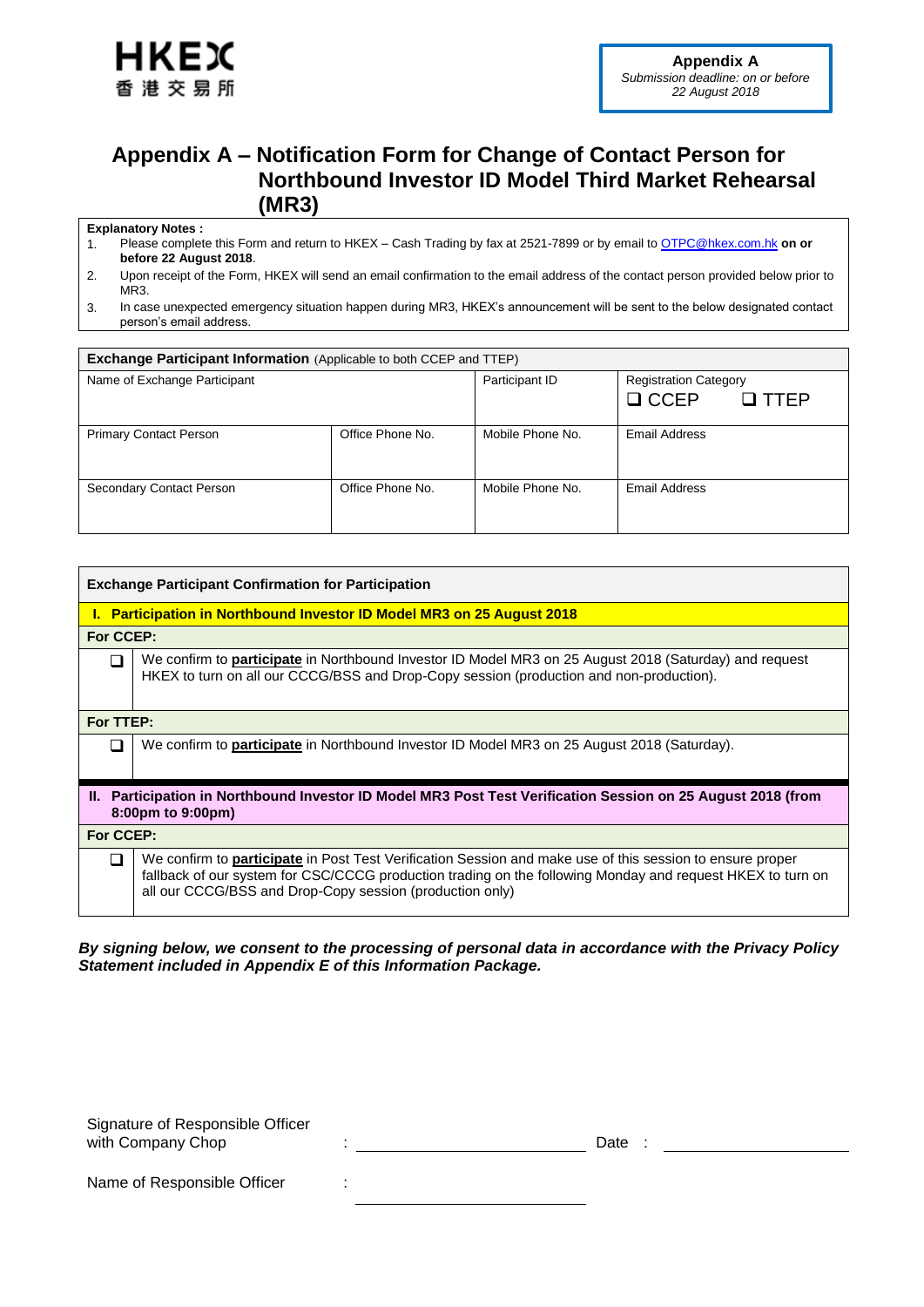

÷.

## <span id="page-12-0"></span>**Appendix B – Activity Rundown for NB Investor ID Model MR3 on 25 August 2018**

| <u>Time</u>                       | <b>Activities</b>                                                                                                                                                                                                                                                                                                                                                                                                                                                                                                                                                                                                                      |  |
|-----------------------------------|----------------------------------------------------------------------------------------------------------------------------------------------------------------------------------------------------------------------------------------------------------------------------------------------------------------------------------------------------------------------------------------------------------------------------------------------------------------------------------------------------------------------------------------------------------------------------------------------------------------------------------------|--|
|                                   | 24 August 2018 (Friday) - After Market Close                                                                                                                                                                                                                                                                                                                                                                                                                                                                                                                                                                                           |  |
| After 5:00pm                      | $\Box$<br>For all CCCG/BSS sessions, ensure change, if any, to network<br>configuration is properly completed<br>Ensure all CCCG/BSS components are powered on after trading hours<br>❏<br>$\Box$<br>Ensure the production database of in-house / back-office systems are<br>properly backed-up<br>For all existing production BSS, please do not input any next day requests<br>after trading hours on Friday (i.e., requests intended for submission to<br>CSC/CCCG on the following trading day, since next day requests will be<br>submitted to CSC/CCCG during the MR and will not be available on the<br>following trading day). |  |
| 25 August 2018 (Saturday)         |                                                                                                                                                                                                                                                                                                                                                                                                                                                                                                                                                                                                                                        |  |
|                                   | Submission of BCAN-CID Mapping File and Authorised TTEP Firm List                                                                                                                                                                                                                                                                                                                                                                                                                                                                                                                                                                      |  |
| $9:00am - 10:30am$                | No enrollment is required for OMD-CC.                                                                                                                                                                                                                                                                                                                                                                                                                                                                                                                                                                                                  |  |
|                                   |                                                                                                                                                                                                                                                                                                                                                                                                                                                                                                                                                                                                                                        |  |
|                                   | <b>Logon to SFTP Facility</b>                                                                                                                                                                                                                                                                                                                                                                                                                                                                                                                                                                                                          |  |
|                                   | $\Box$<br>Connect to the SFTP Facility by using the SFTP user accounts setup<br>previously with HKEX                                                                                                                                                                                                                                                                                                                                                                                                                                                                                                                                   |  |
|                                   | The private key which its corresponding public key has been registered<br>u.                                                                                                                                                                                                                                                                                                                                                                                                                                                                                                                                                           |  |
|                                   | with HKEX should be used to logon the SFTP facility                                                                                                                                                                                                                                                                                                                                                                                                                                                                                                                                                                                    |  |
|                                   | For CCEPs/TTEPs                                                                                                                                                                                                                                                                                                                                                                                                                                                                                                                                                                                                                        |  |
|                                   | $\Box$<br>Submit BCAN-CID Mapping File (e.g. for new BCAN creation, deletion or                                                                                                                                                                                                                                                                                                                                                                                                                                                                                                                                                        |  |
|                                   | modification of BCANs etc), a corresponding BCAN-CID Response File<br>will be returned within a few minutes after submission                                                                                                                                                                                                                                                                                                                                                                                                                                                                                                           |  |
|                                   | The total number of records in BCAN-CID Mapping File to be submitted by<br>❏<br>CCEPs/TTEPs must be less than 200 records                                                                                                                                                                                                                                                                                                                                                                                                                                                                                                              |  |
|                                   | ❏<br>Check the BCAN-CID Response File to ensure the accuracy of the<br>submitted BCAN-CID Mapping File                                                                                                                                                                                                                                                                                                                                                                                                                                                                                                                                 |  |
|                                   | For CCEPs who have TTEPs                                                                                                                                                                                                                                                                                                                                                                                                                                                                                                                                                                                                               |  |
|                                   | ⊔<br>Submit Authorised TTEP Firm List, a corresponding Authorised TTEP<br>Firm List Response File will be returned within a few minutes after<br>submission                                                                                                                                                                                                                                                                                                                                                                                                                                                                            |  |
|                                   | Check the Authorised TTEP Firm List Response File to ensure the<br>⊔<br>accuracy of the submitted Authorised TTEP Firm List                                                                                                                                                                                                                                                                                                                                                                                                                                                                                                            |  |
|                                   | CCEPs are advised to submit the Authorised TTEP Firm List as soon as<br>⊔<br>possible, e.g. before 9:30am, so that their TTEPs can submit BCAN-CID<br>Mapping File.                                                                                                                                                                                                                                                                                                                                                                                                                                                                    |  |
|                                   | Retrieval of BCAN-CID Validation Result File and BCAN Full Image File                                                                                                                                                                                                                                                                                                                                                                                                                                                                                                                                                                  |  |
| $1:00 \text{pm} - 2:00 \text{pm}$ | <b>For CCEPs/TTEPs</b>                                                                                                                                                                                                                                                                                                                                                                                                                                                                                                                                                                                                                 |  |
|                                   | Retrieve and verify the BCAN-CID Validation Result File and BCAN Full<br>⊔<br>Image File                                                                                                                                                                                                                                                                                                                                                                                                                                                                                                                                               |  |
|                                   | Only the successfully registered BCANs shown in the BCAN Full Image<br>⊔<br>File can be used for tagging in the afternoon session                                                                                                                                                                                                                                                                                                                                                                                                                                                                                                      |  |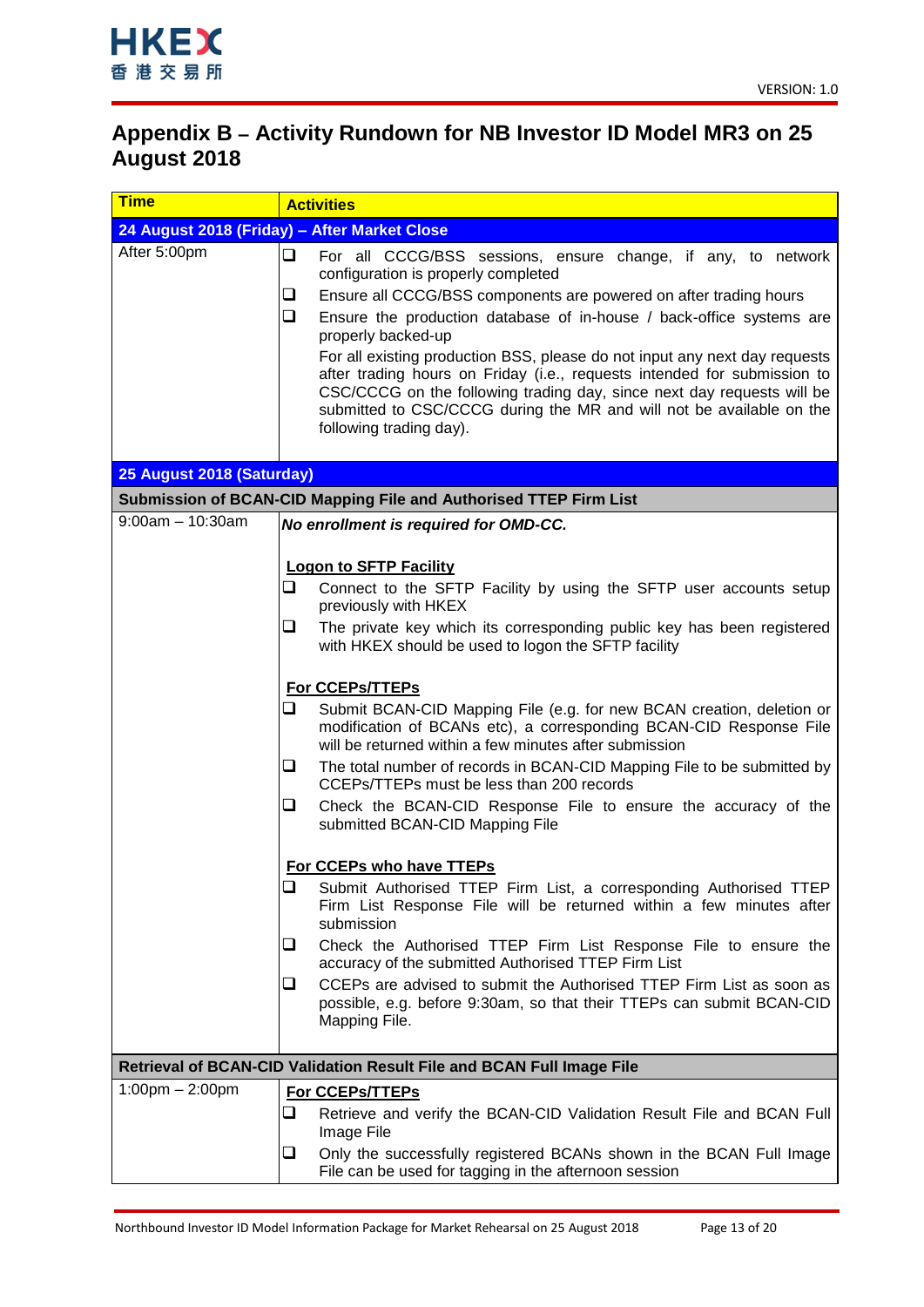

| <b>Time</b>                                 | <b>Activities</b>                                                                                                                                                                                                            |
|---------------------------------------------|------------------------------------------------------------------------------------------------------------------------------------------------------------------------------------------------------------------------------|
|                                             |                                                                                                                                                                                                                              |
| <b>Ready for Market Open</b>                |                                                                                                                                                                                                                              |
| Before 4:00pm                               | <b>Logon to CSC Host</b>                                                                                                                                                                                                     |
|                                             | For CCCG and China Connect Drop-Copy Sessions:<br>Connect to ALL applied CCCG and China Connect Drop-Copy Sessions,<br>⊔<br>logon ALL the applied sessions by using the assigned Comp ID and<br>testing password "Ab123456". |
| <b>Opening Call Auction</b>                 |                                                                                                                                                                                                                              |
| $4:00 \text{pm} - 4:15 \text{pm}$           | ❏<br>The opening call auction session of SSE/SZSE will run from 4:05pm -<br>4:15pm                                                                                                                                           |
|                                             | ❏<br>Simulate real-life trading activities (in terms of order input, pattern and<br>volume)                                                                                                                                  |
|                                             | Tag BCAN to each of the orders<br>u                                                                                                                                                                                          |
|                                             | ◻<br>Take note of the saleable quantities of eligible stocks on hand with<br>reference to Appendix D                                                                                                                         |
|                                             | Note:<br>CSC will start to accept China Connect orders from 4:00pm. However, these                                                                                                                                           |
|                                             | orders will only be processed according to the timetable of SSE/SZSE.                                                                                                                                                        |
| <b>Morning Continuous Auction Session</b>   |                                                                                                                                                                                                                              |
| $4:20$ pm $- 4:30$ pm                       | ❏<br>The continuous auction session of SSE/SZSE will run from 4:20pm -<br>4:30pm                                                                                                                                             |
|                                             | ❏<br>Simulate real-life trading activities (in terms of order input, pattern and<br>volume)                                                                                                                                  |
|                                             | ❏<br>Tag BCAN to each of the orders                                                                                                                                                                                          |
|                                             | ❏<br>Take note the saleable quantities of eligible stock on hand                                                                                                                                                             |
| <b>Exchange</b><br>Intervention             | 4:31pm                                                                                                                                                                                                                       |
| <b>Close</b>                                | 4:32 <sub>pm</sub>                                                                                                                                                                                                           |
| <b>Afternoon Continuous Auction Session</b> |                                                                                                                                                                                                                              |
| $4:35$ pm $-4:57$ pm                        | $\Box$<br>The continuous auction session of SSE/SZSE will run from 4:35pm -<br>4:57pm                                                                                                                                        |
|                                             | Simulate real-life trading activities (in terms of order input, pattern and<br>⊔<br>volume)                                                                                                                                  |
|                                             | Tag BCAN to each of the orders<br>⊔                                                                                                                                                                                          |
|                                             | ❏<br>Take note the saleable quantities of eligible stock on hand                                                                                                                                                             |
|                                             | Note:                                                                                                                                                                                                                        |
|                                             | CSC will start accept China Connect orders from 4:34pm to 5:00pm. However,<br>these orders will only be processed according to the timetable of SSE/ SZSE.                                                                   |
| <b>Closing Call Auction Session</b>         |                                                                                                                                                                                                                              |
| $4:57$ pm $-5:00$ pm                        | $\Box$<br>Closing Call Auction of SSE/SZSE will run from 4:57pm - 5:00pm<br>$\Box$<br>Simulate real-life trading activities (in terms of order input, pattern and<br>volume)                                                 |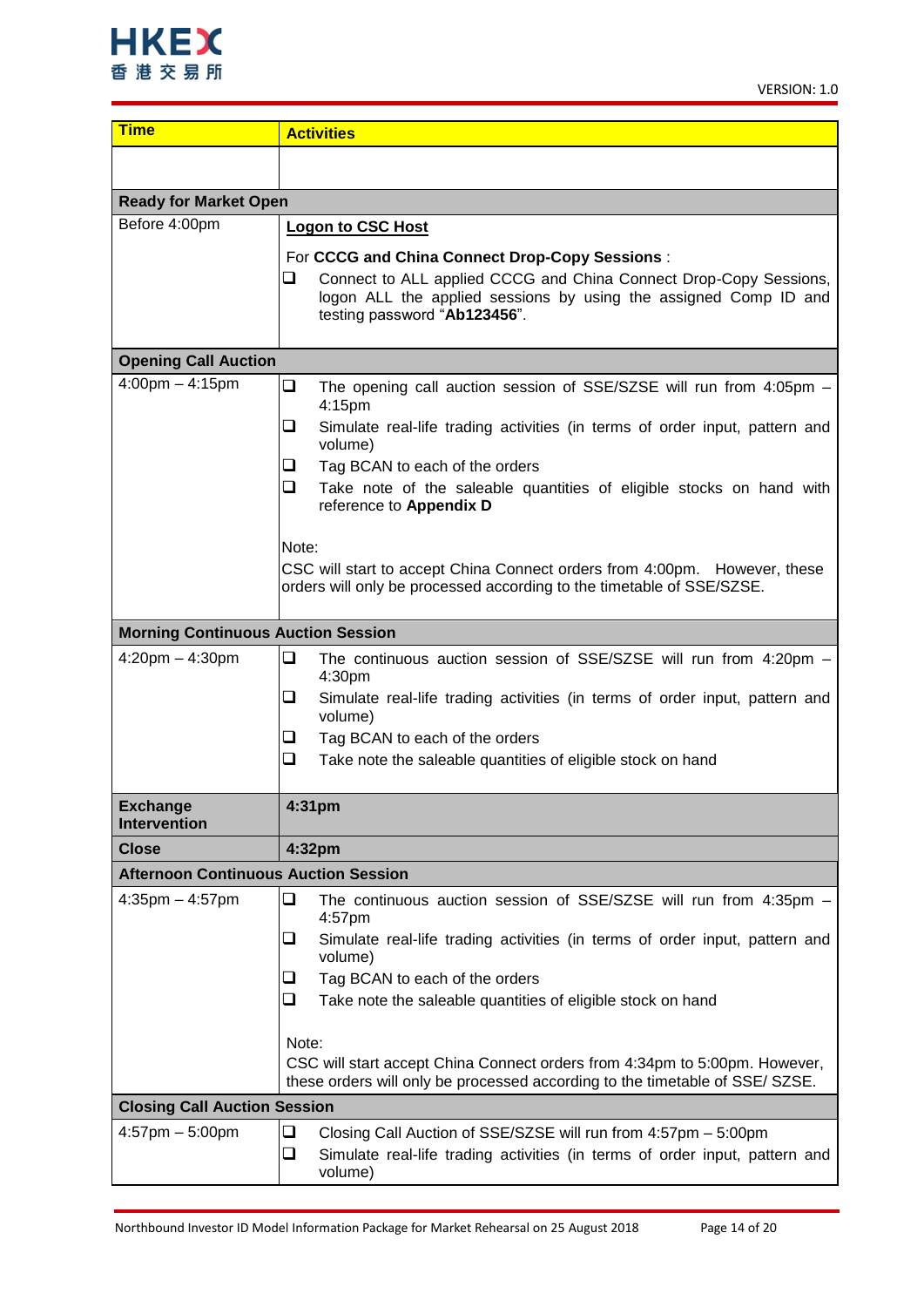

| <b>Time</b>                            | <b>Activities</b>                                                                                                                                                         |                                                                                                                                                   |  |
|----------------------------------------|---------------------------------------------------------------------------------------------------------------------------------------------------------------------------|---------------------------------------------------------------------------------------------------------------------------------------------------|--|
|                                        | $\Box$<br>Tag BCAN to each of the orders                                                                                                                                  |                                                                                                                                                   |  |
|                                        | $\Box$<br>Take note the saleable quantities of eligible stock on hand                                                                                                     |                                                                                                                                                   |  |
| <b>Exchange</b><br><b>Intervention</b> | 5:01pm                                                                                                                                                                    |                                                                                                                                                   |  |
| <b>Day Close</b>                       | 5:02pm                                                                                                                                                                    |                                                                                                                                                   |  |
| $5:02$ pm $-5:30$ pm                   | For CCCG and China Connect Drop-Copy Sessions:                                                                                                                            |                                                                                                                                                   |  |
|                                        | ❏                                                                                                                                                                         | Logout and terminate CCCG and China Connect Drop-Copy sessions                                                                                    |  |
|                                        | $\Box$<br>Perform end-of-trading procedures, if any, to ensure database integrity<br>$\Box$<br>Clean up the transaction data (e.g. orders and trades) entered during this |                                                                                                                                                   |  |
|                                        | test from BSS (if applicable)                                                                                                                                             |                                                                                                                                                   |  |
|                                        |                                                                                                                                                                           |                                                                                                                                                   |  |
| <b>Download Day-end Trade File</b>     |                                                                                                                                                                           |                                                                                                                                                   |  |
| $5:30$ pm $-6:00$ pm                   |                                                                                                                                                                           | Download the following file by using production user ID with "TO" user group                                                                      |  |
|                                        | $\Box$                                                                                                                                                                    | (i.e. user ID of MXXXXXTOXXX) and production password through ECP                                                                                 |  |
|                                        | details                                                                                                                                                                   | Trade file for SSE/SZSE (from 5:30pm) and check the accuracy of trade                                                                             |  |
|                                        |                                                                                                                                                                           |                                                                                                                                                   |  |
|                                        |                                                                                                                                                                           | Post Test Verification Session after MR3 - fallback to CSC/CCCG without BCAN (optional and                                                        |  |
|                                        | applicable to CCEPs with prior registration)                                                                                                                              |                                                                                                                                                   |  |
| $8:00 \text{pm} - 9:00 \text{pm}$      | Note:                                                                                                                                                                     |                                                                                                                                                   |  |
|                                        |                                                                                                                                                                           | Only CCEPs who have indicated their participation in the notification form<br>given in Appendix A will have ALL of their enrolled production CCCG |  |
|                                        |                                                                                                                                                                           | sessions enabled to participate in the Post Test Verification Session.                                                                            |  |
|                                        |                                                                                                                                                                           |                                                                                                                                                   |  |
|                                        | <b>Logon to CSC Host</b>                                                                                                                                                  | □ Connect to CCCG for all CCCG sessions (including Trading and Drop                                                                               |  |
|                                        | Copy sessions).                                                                                                                                                           |                                                                                                                                                   |  |
|                                        |                                                                                                                                                                           |                                                                                                                                                   |  |
|                                        | <b>Trading Timetable</b>                                                                                                                                                  |                                                                                                                                                   |  |
|                                        |                                                                                                                                                                           | <b>SSE/SZSE</b>                                                                                                                                   |  |
|                                        | $8:05$ pm $- 8:15$ pm                                                                                                                                                     | <b>Opening Call Auction Session</b>                                                                                                               |  |
|                                        | $8:20$ pm $- 8:30$ pm                                                                                                                                                     | Morning Continuous Auction Session                                                                                                                |  |
|                                        | $8:30$ pm $- 8:35$ pm                                                                                                                                                     | Mid-day Close                                                                                                                                     |  |
|                                        | $8:35$ pm $-8:57$ pm                                                                                                                                                      | Afternoon Continuous Auction Session                                                                                                              |  |
|                                        | $8:57$ pm $-9:00$ pm                                                                                                                                                      | <b>Closing Call Auction Session</b>                                                                                                               |  |
|                                        | 9:01pm                                                                                                                                                                    | Exchange Intervention (HKEX)                                                                                                                      |  |
|                                        | $9:02$ pm                                                                                                                                                                 | Day Close (HKEX)                                                                                                                                  |  |
|                                        |                                                                                                                                                                           |                                                                                                                                                   |  |
|                                        | After completion of post-test verification<br>$\Box$                                                                                                                      | Logout and terminate CCCG and China Connect Drop-Copy sessions                                                                                    |  |
|                                        | $\Box$                                                                                                                                                                    | Perform end-of-trading procedures, if any, to ensure database integrity                                                                           |  |
|                                        | $\Box$                                                                                                                                                                    | Clean up the transaction data (e.g. orders and trades) entered during this                                                                        |  |
|                                        | test from BSS (if applicable).                                                                                                                                            |                                                                                                                                                   |  |
|                                        | ❏                                                                                                                                                                         | All OMD-CC messages disseminated during the testing period should be<br>treated as non-production data and have to be cleaned up afterwards.      |  |
|                                        |                                                                                                                                                                           |                                                                                                                                                   |  |
|                                        | Note:                                                                                                                                                                     |                                                                                                                                                   |  |
|                                        |                                                                                                                                                                           | Logon using the assigned Comp ID(s) and Production password for all CCCG                                                                          |  |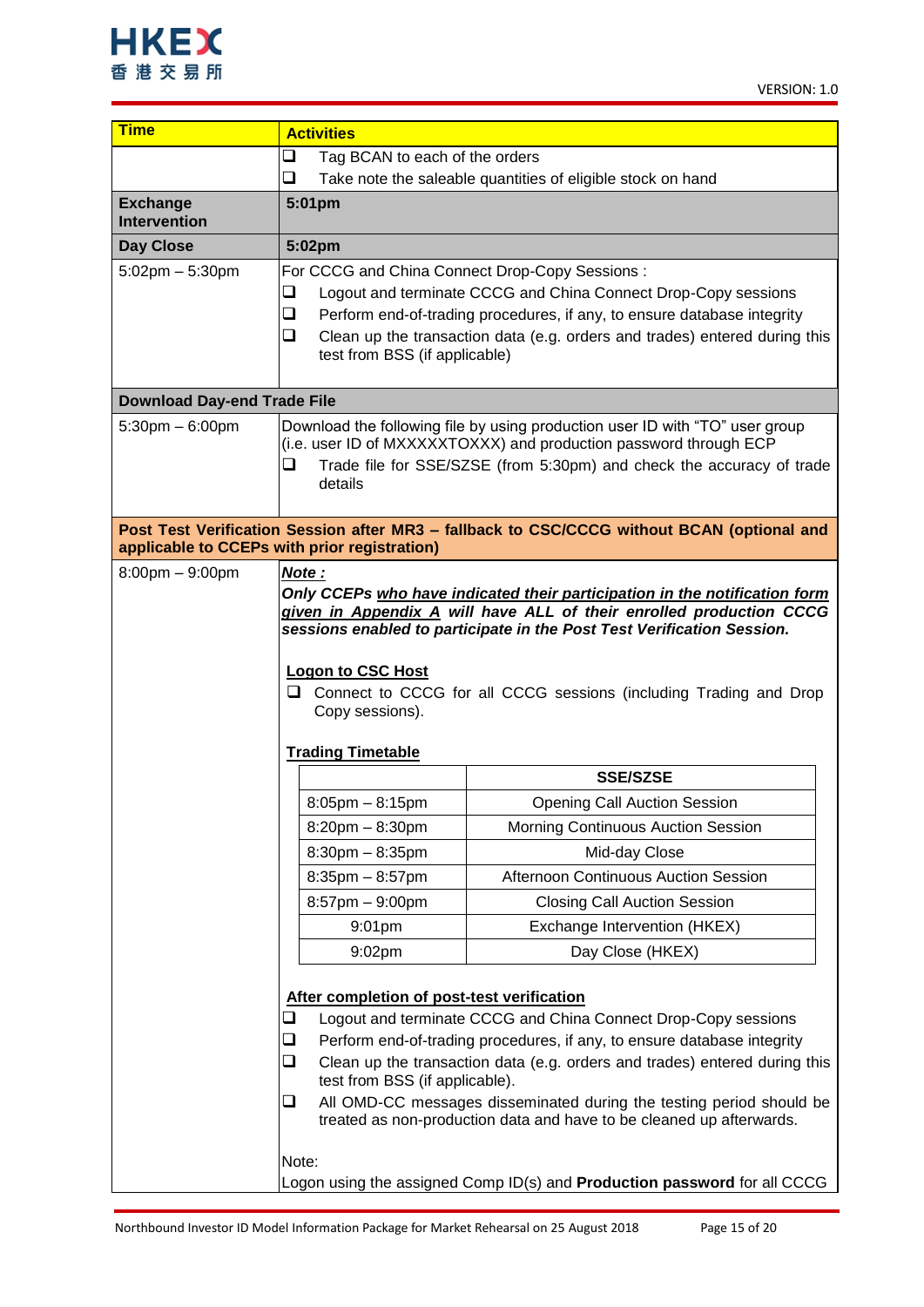

| <b>Time</b>                              | <b>Activities</b>                                                                                                                       |  |  |
|------------------------------------------|-----------------------------------------------------------------------------------------------------------------------------------------|--|--|
|                                          | sessions (including Trading and Drop Copy sessions).                                                                                    |  |  |
| <b>Complete and Return Feedback Form</b> |                                                                                                                                         |  |  |
| Before 6:00pm, 27<br>August 2018         | Complete and return the Feedback Form (Appendix C) to HKEX by fax<br>(Fax No.: 2521-7899 or 2868-5223) or by email to OTPC@hkex.com.hk. |  |  |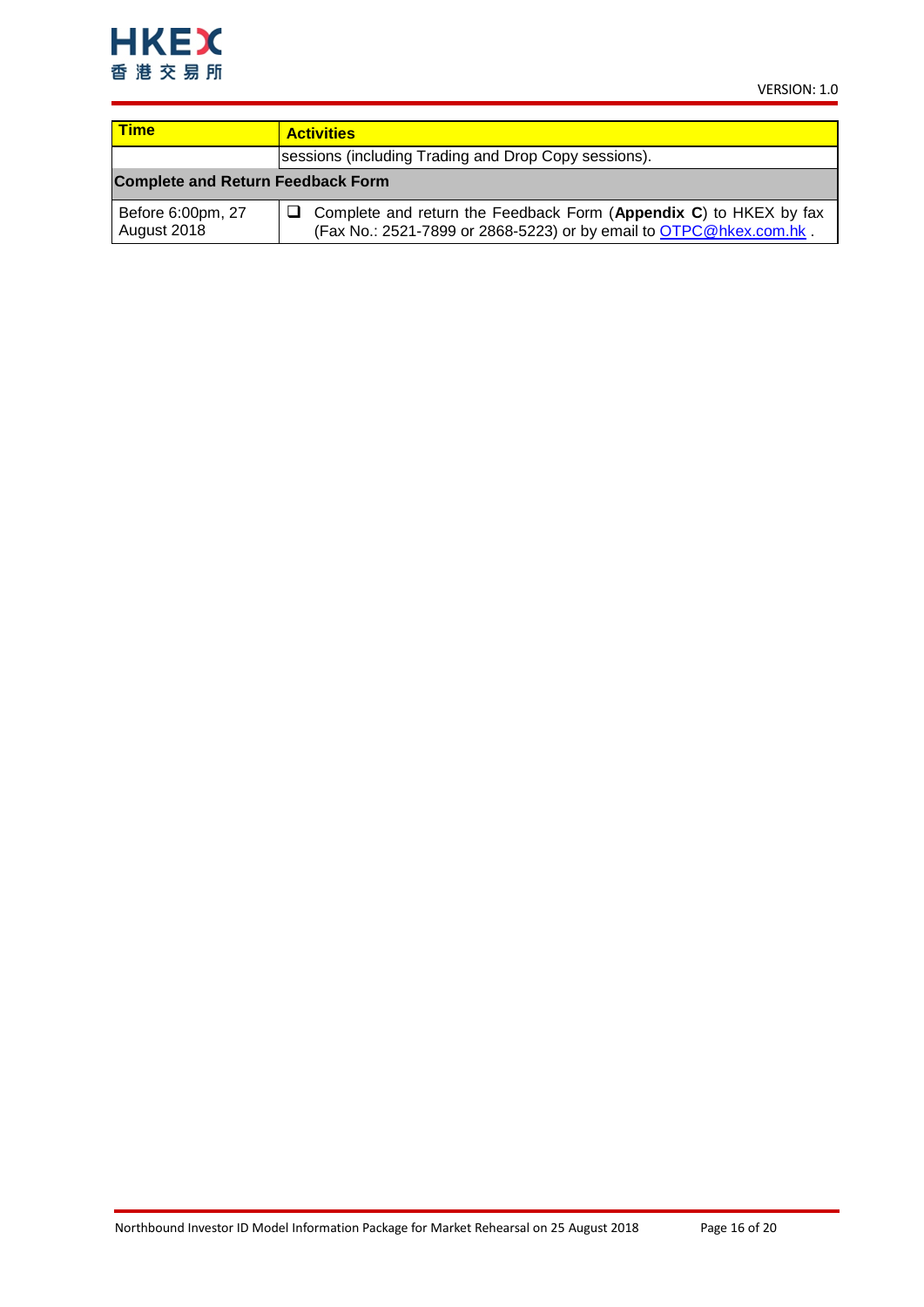<span id="page-16-1"></span>

## <span id="page-16-0"></span>**Appendix C – Feedback Form for Northbound Investor ID Model MR3 on 25 August 2018**

### **Notes :**

- 1. Please complete Sections I to III of this form.
- 2. **Upon completion, please return the form to HKEX by Fax (fax nos.: 2521-7899 or 2868-5223) or by Email to [OTPC@hkex.com.hk](mailto:OTPC@hkex.com.hk) on or before 27 August 2018**
- 3. For enquiry, please contact our Participant General Enquiry Hotline at 2840-3626

### **Section I Participant Information**

|                   |                       | Name of Exchange Participant                     |                                                                                                            | Participant ID       | <b>Registration Category</b> |
|-------------------|-----------------------|--------------------------------------------------|------------------------------------------------------------------------------------------------------------|----------------------|------------------------------|
|                   |                       |                                                  |                                                                                                            |                      | $\Box$ CCEP / $\Box$ TTEP    |
|                   |                       |                                                  |                                                                                                            |                      |                              |
|                   | <b>Contact Person</b> |                                                  | Phone No.                                                                                                  | <b>Email Address</b> |                              |
| <b>Section II</b> |                       |                                                  | Participant Feedback (please tick the appropriate boxes)                                                   |                      |                              |
|                   |                       | Applicable to both CCEP and TTEP                 |                                                                                                            |                      |                              |
| 1.                | rehearsal?            |                                                  | Did your SFTP connection encounter any unresolved connectivity or log on issues during the market          |                      |                              |
|                   | ◻                     | No                                               |                                                                                                            |                      |                              |
|                   | ◻                     | Yes, please specify :                            |                                                                                                            |                      |                              |
|                   |                       |                                                  |                                                                                                            |                      |                              |
| 2.                |                       |                                                  | Did you experience any issue in submitting and receiving BCAN files via SFTP during market rehearsal?      |                      |                              |
|                   | □                     | No.                                              |                                                                                                            |                      |                              |
|                   | ❏                     |                                                  | Yes, please provide relevant details for analysis by HKEX :                                                |                      |                              |
|                   |                       |                                                  |                                                                                                            |                      |                              |
|                   |                       |                                                  |                                                                                                            |                      |                              |
|                   |                       | <b>Applicable to CCEP only</b>                   |                                                                                                            |                      |                              |
| 3.                | rehearsal?            |                                                  | Did your CCCG trading session(s) encounter any unresolved connectivity or log on issues during the market  |                      |                              |
|                   | ❏                     | No                                               |                                                                                                            |                      |                              |
|                   | ◻                     | Yes, please specify :                            |                                                                                                            |                      |                              |
|                   |                       |                                                  |                                                                                                            |                      |                              |
| 4.                |                       | corresponding BCANs during the market rehearsal? | Did your trading session(s) experience any issue in relation to tagging northbound trading orders with the |                      |                              |
|                   | ◻                     | No                                               |                                                                                                            |                      |                              |
|                   | ❏                     | Yes, please specify :                            |                                                                                                            |                      |                              |
|                   |                       |                                                  |                                                                                                            |                      |                              |
| 5.                |                       | the market rehearsal?                            | Did your China Connect Drop-Copy session(s) encounter any unresolved connectivity or logon issues during   |                      |                              |
|                   | ❏                     | Not applicable                                   |                                                                                                            |                      |                              |
|                   | ❏                     | No                                               |                                                                                                            |                      |                              |
|                   | $\Box$                | Yes, please specify :                            |                                                                                                            |                      |                              |
|                   |                       |                                                  |                                                                                                            |                      |                              |
| 6.                |                       |                                                  | If you have further comments about the market rehearsal, please specify below:                             |                      |                              |
|                   |                       |                                                  |                                                                                                            |                      |                              |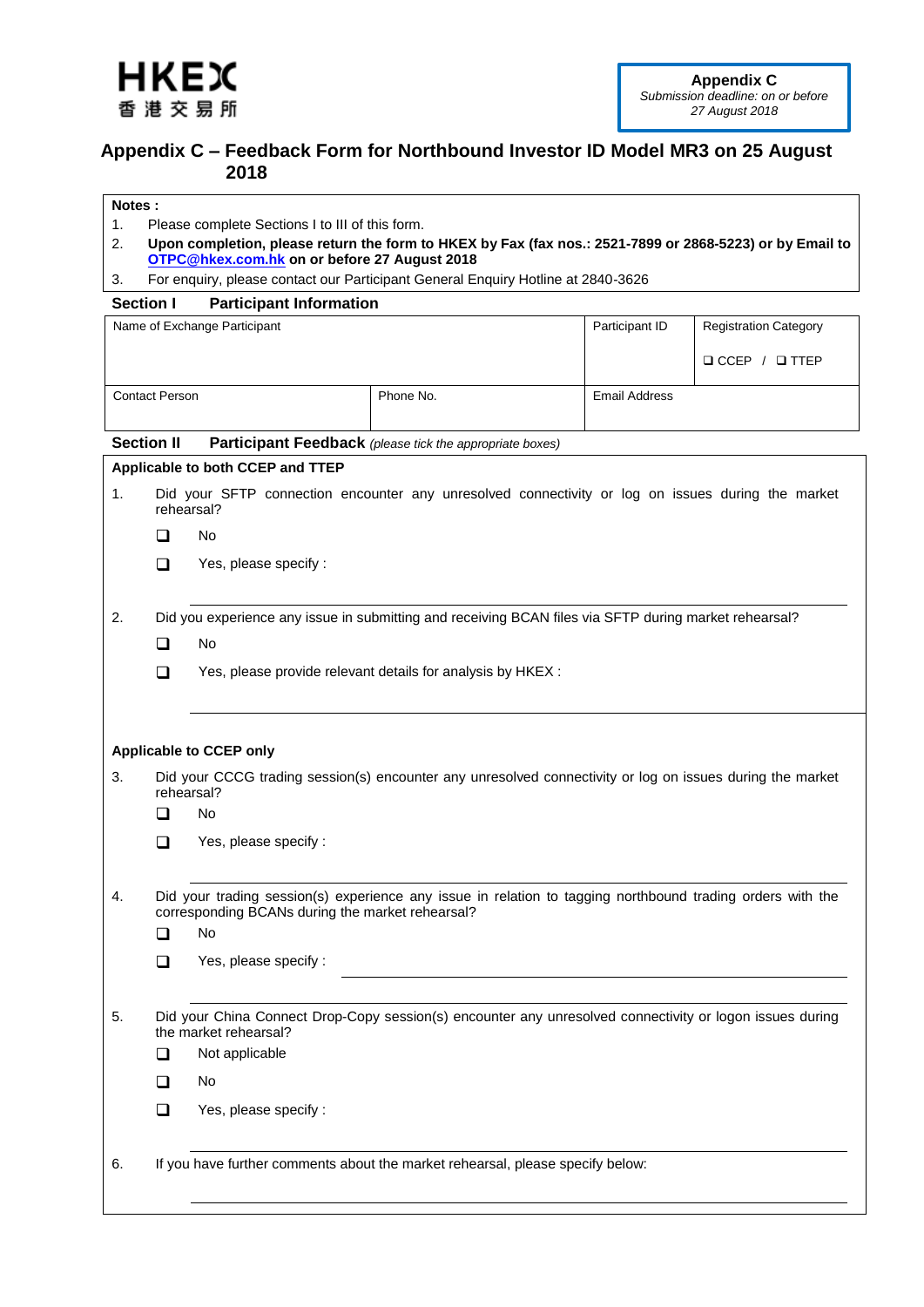

### **Section III Participant Confirmation** *(Applicable to both CCEP and TTEP, please tick the appropriate boxes)*

| $\Box$ We have successfully completed the market rehearsal on                                                                                  | (date) in accordance with the |
|------------------------------------------------------------------------------------------------------------------------------------------------|-------------------------------|
| activity rundown. We hereby confirm that our infrastructure and operation are ready for the implementation of<br>Northbound Investor ID Model. |                               |

 $\Box$  We have encountered the problem(s) below during the market rehearsal(s). (Please specify the system(s) involved and rectification work to fix the problem(s) below.)

\_\_\_\_\_\_\_\_\_\_\_\_\_\_\_\_\_\_\_\_\_\_\_\_\_\_\_\_\_\_\_\_\_\_\_\_\_\_\_\_\_\_\_\_\_\_\_\_\_\_\_\_\_\_\_\_\_\_\_\_\_\_\_\_\_\_\_\_\_\_\_\_\_\_\_\_\_\_\_\_\_\_\_\_\_\_\_\_\_

*\_\_\_\_\_\_\_\_\_\_\_\_\_\_\_\_\_\_\_\_\_\_\_\_\_\_\_\_\_\_\_\_\_\_\_\_\_\_\_\_\_\_\_\_\_\_\_\_\_\_\_\_\_\_\_\_\_\_\_\_\_\_\_\_\_\_\_\_\_\_\_\_\_\_\_\_\_\_\_\_\_\_\_\_\_\_\_\_\_*

*By signing below, we consent to the processing of personal data in accordance with the Privacy Policy Statement included in Appendix E of this Information Package.*

| Signature of Responsible Officer |      |  |
|----------------------------------|------|--|
| with Company Chop                | Date |  |
|                                  |      |  |
| Name of Responsible Officer      |      |  |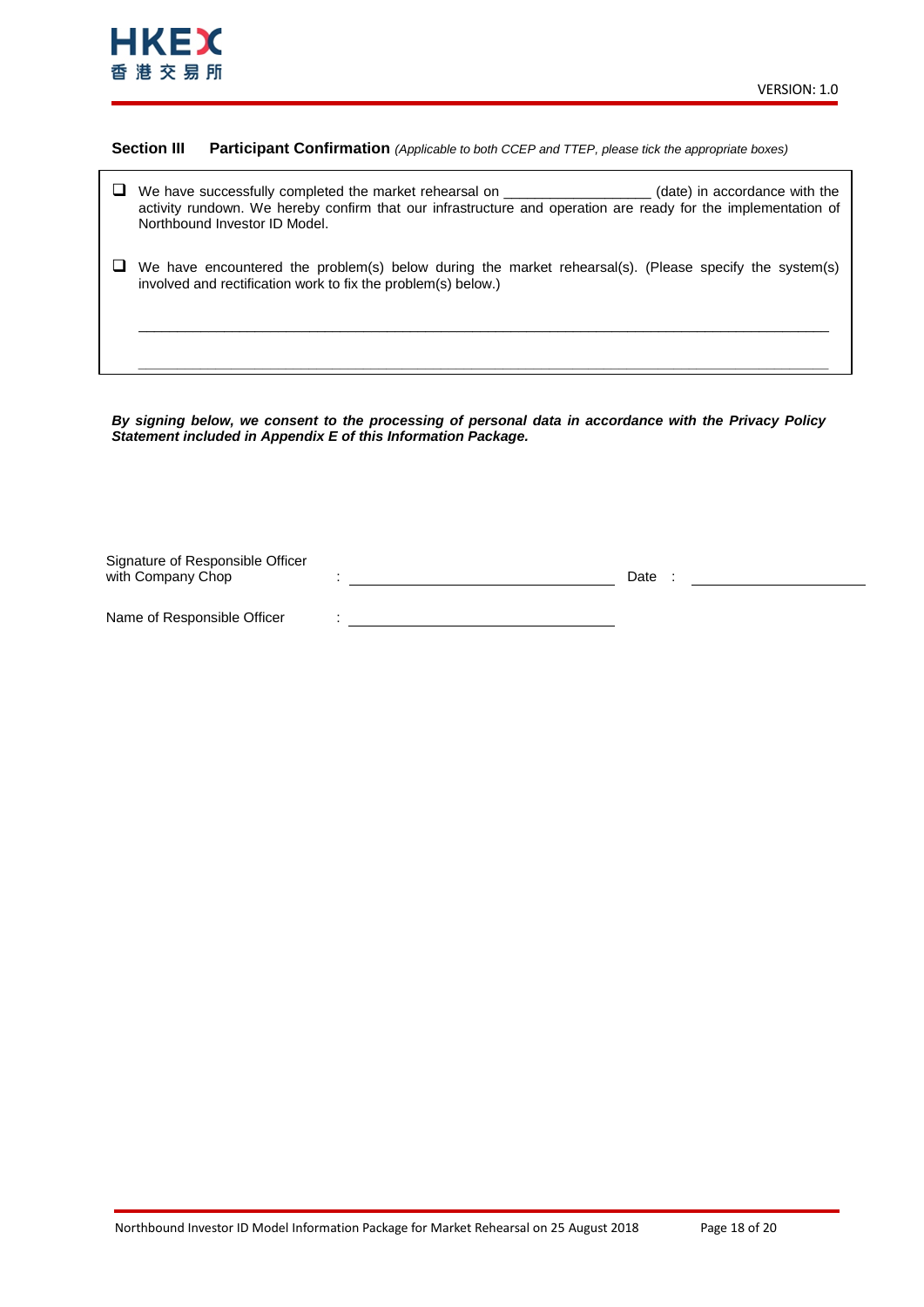

## <span id="page-18-0"></span>**Appendix D – Stock Balances on MR3**

### Pre-set Stock Balances for Northbound Trading

For each CCEP and each Institutional Investor (II) ID allocated to CCEP will have the maximum sellable quantity 5,000 for the following stocks during the MR.

For each Short Selling Security in the MR, the maximum number of shares available for short selling is 5,000.

| <b>SSE Stock</b><br>Code  | <b>Stock Code</b><br>Mapping in CCASS | <b>Stock Name</b>                                 | Eligible for Short<br>Sell | <b>Stock Balance</b><br>for each EP and<br>II assigned |
|---------------------------|---------------------------------------|---------------------------------------------------|----------------------------|--------------------------------------------------------|
| 600019                    | 90019                                 | <b>BAOSHAN IRON &amp; STEEL</b>                   | Yes                        | 5,000                                                  |
| 600028                    | 90028                                 | CHINA PETROLEUM AND CHEMICAL                      | Yes                        | 5.000                                                  |
| 600276                    | 90276                                 | JIANGSU HENGRUI MEDICINE                          | Yes                        | 5,000                                                  |
| 600887                    | 90887                                 | <b>INNER MONGOLIA YILI INDUSTRIAL</b>             | Yes                        | 5,000                                                  |
| 600900                    | 90900                                 | CHINA YANGTZE POWER                               | Yes                        | 5,000                                                  |
| 601288                    | 91288                                 | AGRICULTURAL BANK OF CHINA                        | Yes                        | 5,000                                                  |
| 601318                    | 91318                                 | PING AN INSURANCE                                 | Yes                        | 5,000                                                  |
| 601398                    | 91398                                 | INDUSTRIAL AND COMMERCIAL BANK OF<br><b>CHINA</b> | Yes                        | 5,000                                                  |
| 603077                    | 93077                                 | SICHUAN HEBANG BIOTECHNOLOGY                      | <b>No</b>                  | 5.000                                                  |
| 603288                    | 93288                                 | FOSHAN HAITIAN FLAVOURING AND FOOD                | <b>No</b>                  | 5,000                                                  |
|                           |                                       |                                                   |                            |                                                        |
| <b>SZSE Stock</b><br>Code | <b>Stock Code</b><br>Mapping in CCASS | <b>Stock Name</b>                                 | Eligible for Short<br>Sell | <b>Stock Balance</b><br>for each EP and<br>II assigned |
| 000001                    | 70001                                 | <b>PING AN BANK</b>                               | Yes                        | 5,000                                                  |
| 000333                    | 70333                                 | <b>MIDEA GROUP</b>                                | Yes                        | 5,000                                                  |
| 000425                    | 70425                                 | <b>XCMG CONSTRUCTION MACHINERY</b>                | Yes                        | 5,000                                                  |
| 000651                    | 70651                                 | GREE ELECTRIC APPLIANCES INC OF<br>ZHUHAI         | Yes                        | 5,000                                                  |
| 000725                    | 70725                                 | <b>BOE TECHNOLOGY GROUP</b>                       | Yes                        | 5,000                                                  |
| 000858                    | 70858                                 | <b>WULIANGYE YIBIN</b>                            | Yes                        | 5,000                                                  |
| 000898                    | 70898                                 | ANGANG STEEL                                      | Yes                        | 5,000                                                  |
| 002027                    | 72027                                 | FOCUS MEDIA INFORMATION TECHNOLOGY                | Yes                        | 5,000                                                  |
| 002670                    | 72670                                 | GUOSHENG FINANCIAL HOLDING                        | <b>No</b>                  | 5,000                                                  |